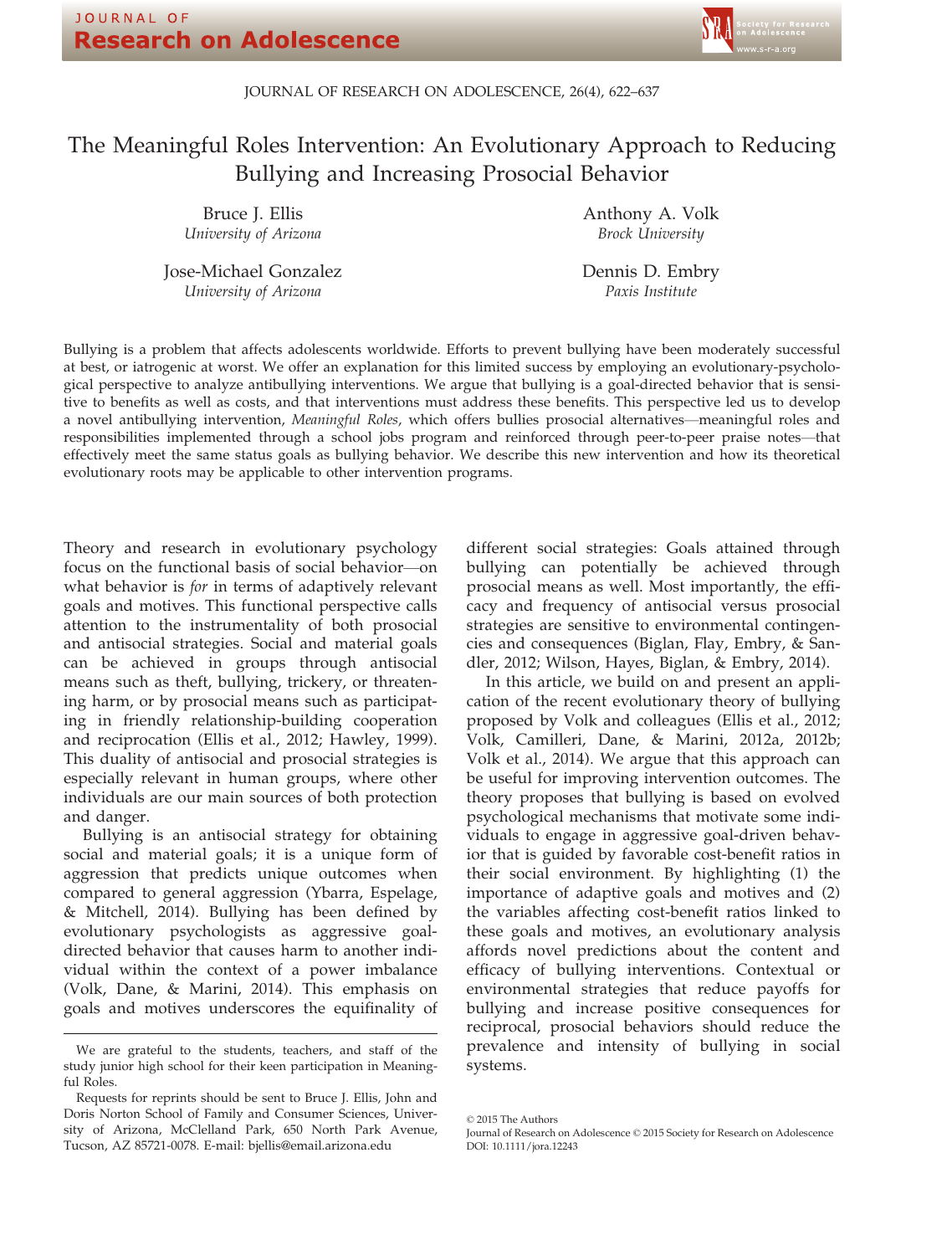We begin with a theoretical review of bullying from an evolutionary perspective, followed by a discussion of how these theoretical principles can be applied to antibullying interventions. As a demonstration project, we then present a new evolutionarily informed school intervention, Meaningful Roles, which involves implementing a schoolwide jobs program. This project was carried out in an American junior high school, to capture the developmental period when bullying is most prevalent (e.g., Nolle, Guerino, & Dinkes, 2007), and when traditional antibullying interventions programs have struggled to reduce bullying prevalence rates (e.g., Yeager, Fong, Lee, & Espelage, 2015). What distinguishes Meaningful Roles from other antibullying efforts is that it is designed to work within the goal structures of bullies to substitute bullying behaviors with positive, prosocial activities (meaningful roles and responsibilities implemented through the jobs program and reinforced through peer-to-peer praise notes) that yield outcomes and incentives comparable to those achieved through bullying.

#### THE PROBLEM OF BULLYING

Bullying is a serious problem that directly affects millions of children and adolescents worldwide each year (e.g., Due et al., 2005). In the United States, roughly 50% of young adolescents report being directly involved with at least one form of bullying, as either a bully or a victim, within a 2 month period at school (Wang, Iannotti, & Nansel, 2009). This amounts to recent, direct experience with bullying among millions of American adolescents.

For those who are perpetrators of bullying, this experience is related to a significant risk of increased antisocial behavior, drug/alcohol use, and future criminal behavior (e.g., Nansel, Overpeck, Pilla, Simons-Morton, & Scheidt, 2001; Wolke & Lereya, 2015). For those who are victims of bullying, their unwilling involvement is associated with a host of risk factors that include physical and mental health problems (Nansel et al., 2001) and poor school performance (Juvonen, Wang, & Espinoza, 2011). These problems can persist for decades after the victimization has ended, resulting in an increased risk of poor adult mental health (Copeland, Wolke, Angold, & Costello, 2013) and physical health (Copeland et al., 2014). Taken together, these risks make it clear why the U.S. Centers for Disease Control treat bullying as a violence that threatens young people's well-being.

### BULLYING BEHAVIOR IN EVOLUTIONARY PERSPECTIVE

Much research across diverse contexts and species has examined repeated aggression directed toward a significantly weaker individual (which is a common definition of bullying [Olweus, 1993], but is not always labeled as such). According to this definition, bullying occurs almost equally across socioeconomic strata (Tippett & Wolke, 2014) and is widespread across time and place. It has been documented in all modern cultures surveyed (Due et al., 2005), by anthropologists studying modern hunter–gatherers (Briggs, 1970; Turnbull, 1972), and by historians documenting past cultures (Cunningham, 2005). Bullying is also common among social animals, from fish to chickens to chimpanzees, where it promotes access to physical, social, and sexual resources (reviewed in Ellis et al., 2012). This pervasiveness of bullying—in comparative, cross-cultural, socioeconomic, and historical perspective—challenges false stereotypes about the social incompetence or cognitive deficits of bullies.

Unlike victims (Hawker & Boulton, 2000) or bully-victims (Mynard & Joseph, 1997), there is evidence that adolescent bullies do not appear to suffer many adverse effects from bullying beyond a heightened propensity to engage in antisocial behaviors (e.g., Wolke & Lereya, 2015). Bullies appear to be quite similar (or sometimes even better off) than average adolescents with regard to mental health (e.g., Copeland et al., 2013; Juvonen, Graham, & Schuster, 2003; Koh & Wong, 2015), physical health (Copeland et al., 2014; Wolke, Woods, Bloomfield, & Karstadt, 2001), and social skills that include theory of mind, cognitive empathy, leadership, social competence, and self-efficacy (e.g., Caravita, Di Blasio, & Salmivalli, 2009; Sutton, Smith, & Swettenham, 1999; Vaillancourt, Hymel, & McDougall, 2003). Although there are some dissenting findings (particularly for health; e.g., Sourander et al., 2007; Srabstein, McCarter, Shao, & Huang, 2006), the most reliable risks associated with bullying appear to be antisocial outcomes as opposed to health or social skills.

Such normative outcomes for bullies, together with the ubiquity of bullying across a wide range of human societies, is consistent with the hypothesis that bullying, at least in part, is a contextsensitive social adaptation (Ellis et al., 2012). The functions of bullying in animals (noted above) apply to humans as well (Ellis et al., 2012; Koh & Wong, 2015; Kolbert & Crothers, 2003; Volk et al.,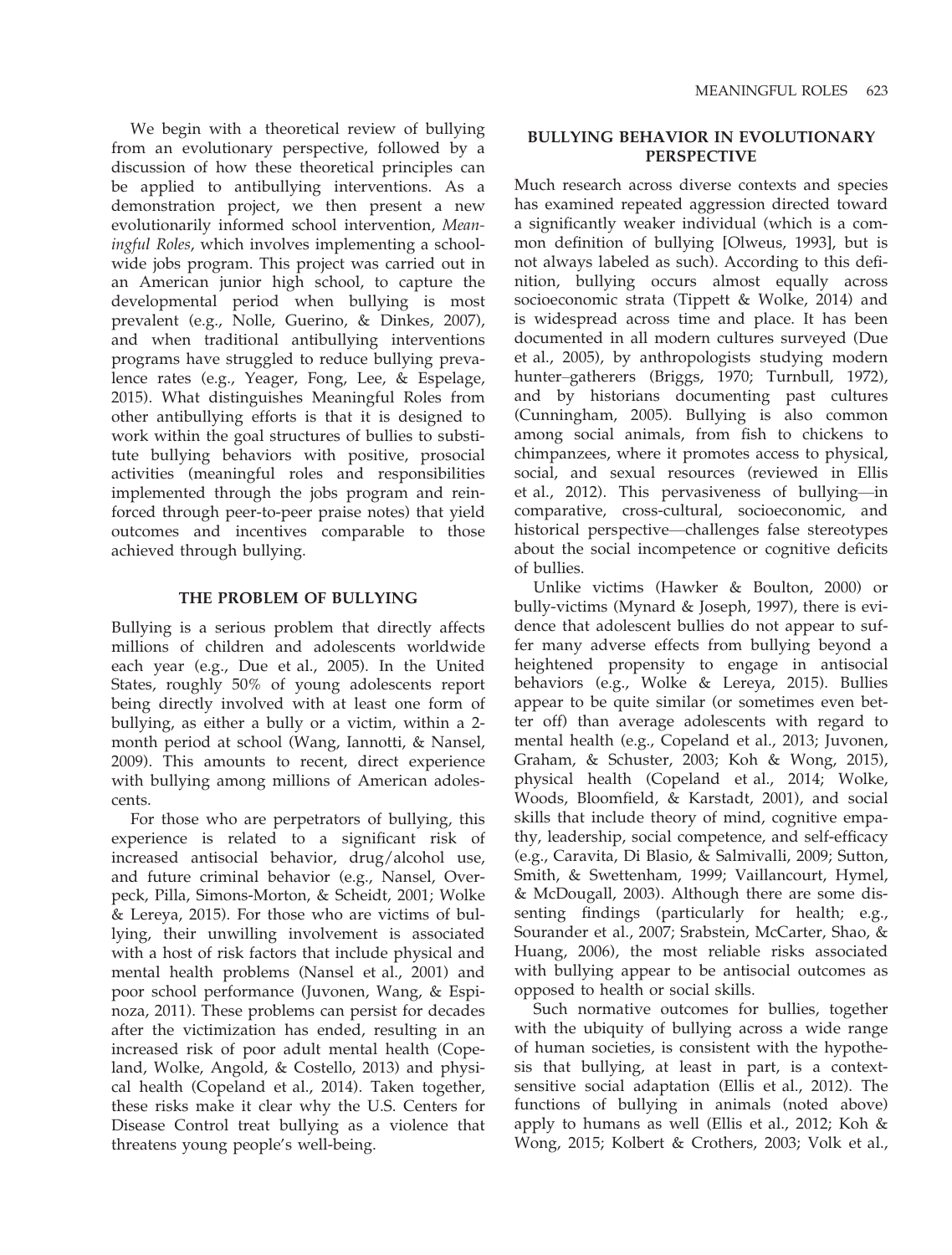2012a). Indeed, human bullying is associated with a number of adaptive goals and outcomes, including control of resources, sexual access, and reputation (sometimes referred to as social status or social dominance; Volk et al., 2014). Bullies appear to be adept at obtaining a variety of resources (i.e., nonsocial benefits), ranging from food (Turnbull, 1972) to academic tenure (Frazier, 2011). With regard to sexual access, bullying appears to be functional, as bullies experience earlier ages of dating and first sexual intercourse, report greater dating/mating opportunities, are more likely to be in a dating relationship, and report a significantly greater number of sexual partners (Connolly, Pepler, Craig, & Taradash, 2000; Faris & Femlee, 2011). Most intriguing from an evolutionary perspective, these links persist in both younger and older adolescents, independent of age, sex/gender, victimization, and self-reports of attractiveness and popularity (Volk, Dane, Marini, & Vaillancourt, 2015). In total, there is good evidence that bullying is effective in obtaining resources and access to mates.

Bullying is also effective in obtaining a powerful social reputation that not only deters others from aggressing against an individual, but also enhances resource-holding potential (Hawley, 1999), as a powerful reputation can be translated into obtaining more direct or concrete goals such as wealth, privilege, and/or sexual access (Pellegrini, 2001; Volk et al., 2012a). Accordingly, reputation is the most commonly cited benefit of bullying, particularly as it relates to the ability to negotiate dominance hierarchies (Kolbert & Crothers, 2003; Pellegrini, 2001; Salmivalli, 2010). Consistent with this viewpoint, bullies have been found not only to have particularly strong status goals (Sijtsema, Veenstra, Lindenberg, & Salmivalli, 2009), but also to achieve powerful social reputations as indicated by higher levels of peerreported dominance, social centrality, and perceived popularity, despite having lower ratings of likeability (e.g., Caravita et al., 2009; Faris & Femlee, 2011; Juvonen et al., 2003; Sentse, Kiuru, Veenstra, & Salmivalli, 2014; Sijtsema et al., 2009; Veenstra et al., 2005). Social dominance is thus an important goal that many bullies not only seek, but achieve, presumably due to their reputation for being willing and able to use power aggressively (e.g., Estell, Farmer, & Cairns, 2007; Vaillancourt et al., 2003; Volk et al., 2014). Longitudinal data further reveal that the intensity of bullying is positively associated with gains in dominance (Reijntjes et al., 2013).

This conceptualization of bullying as an adaptive, goal-driven strategy offers a new theoretical vantage point from which to examine antibullying interventions. In particular, it suggests that interventions must be conscious of what goals they are targeting, and what goals they are not (e.g., a focus on social reputations might not influence private, within-partner sexual bullying). It also suggests that interventions should consider the importance of the goal for the bully, and to what lengths they will go to obtain it. Theoretically, this is referred to as the cost-benefit ratio of bullying (Volk et al., 2012b) and it plays a central role in reducing bullying by decreasing the net gain from the behavior. Cost-benefit models of aggression have been widely used to explain evolutionary causes of aggression, such as kin-related infanticide (Daly & Wilson, 1988) and resource-inequality driven homicide (Daly, Wilson, & Vasdev, 2001).

Evolutionarily inspired research has shown that bullying is best predicted by low levels of the HEXACO personality trait of Honesty–Humility (Book, Volk, & Hosker, 2012; Farrell, Della Cioppa, Volk, & Book, 2014). Low Honesty–Humility is at the core of the dark triad of personality traits: psychopathy, narcissism, and Machiavellianism. It reflects a willingness to exploit others for one's own benefit (in contrast to HEXACO Agreeableness, which reflects a willingness to be exploited/ forgiveness; Ashton, Lee, & de Vries, 2014). Bullies' low scores on Honesty–Humility reinforce the view of bullying as a largely proactive, goal-driven behavior that is influenced by individual traits.

A willingness to exploit others further explains why bullies tend to be low on affective versus cognitive empathy (Ciucci & Baroncelli, 2014; van Noorden, Haselager, Cillessen, & Bukowski, 2015). Much as with psychopaths, it is not so much that bullies are unaware of the harm that they are causing (Sutton et al., 1999). Rather, it is a case of callous empathy where they are aware of, but do not care about, that harm. This lack of guilt is driven not by an inability to care for others; it is driven by a desire for personal success (Ashton et al., 2014; Gini, Pozzoli, & Hauser, 2011). Thus, interventions that focus on altering the empathy of bullies are not only facing a real challenge in trying to change a basic personality trait, but also may be attempting to alter a trait that is not a good predictor of adolescent bullying (Rigby, 2012).

We propose that an important limitation of extant antibullying interventions is that they have not been designed to influence, or do not specifically consider how they influence, the salient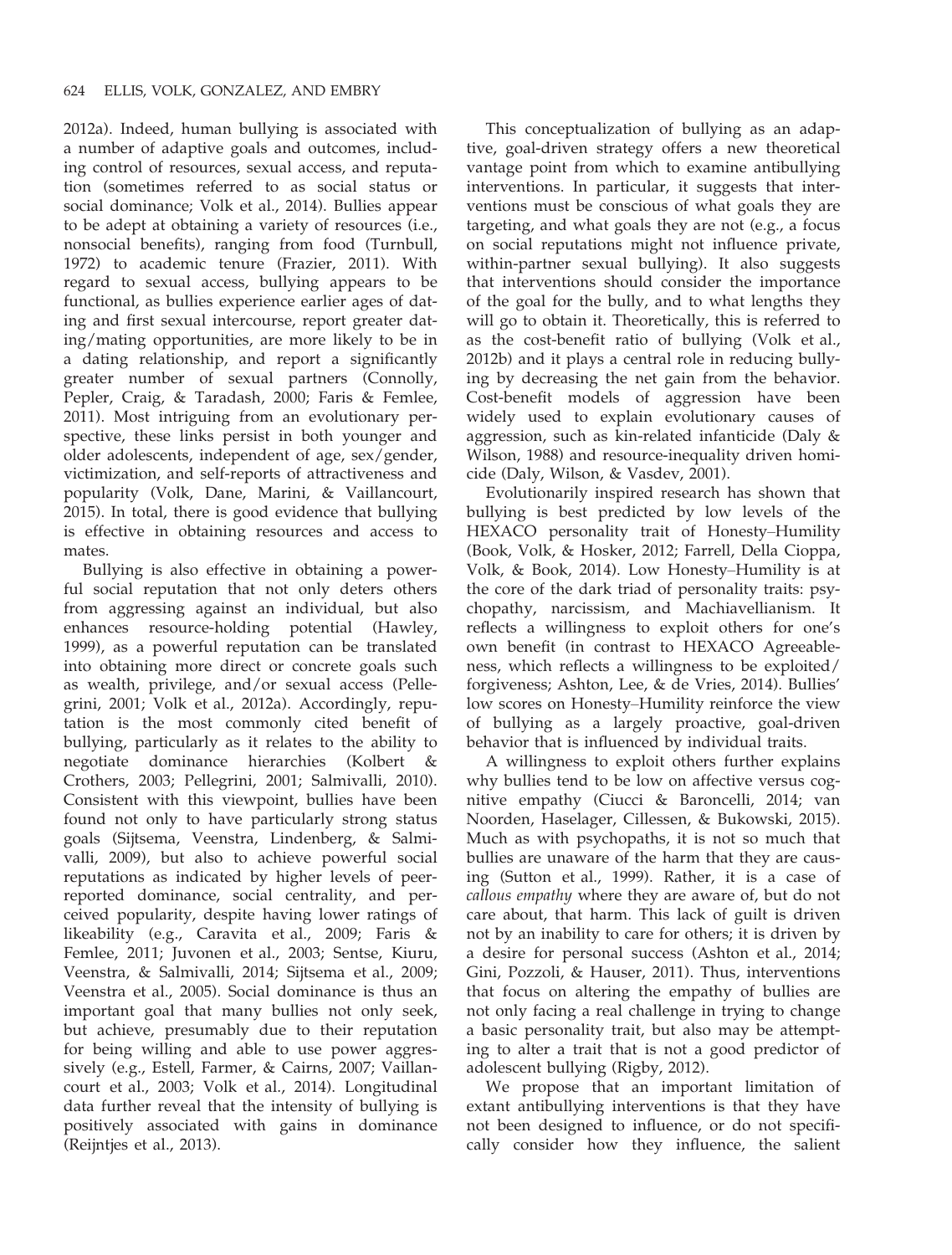benefits of bullying, as well as its costs, in ways that work with adolescent goals and motives to reduce bullying behaviors. In this context, we examine the features of existing interventions and how well they address bullying from an evolutionary perspective.

# BULLYING INTERVENTIONS IN EVOLUTIONARY PERSPECTIVE

An initial analysis of antibullying programs revealed that they generally did not lead to a reduction in bullying (Merrell, Gueldner, Ross, & Isava, 2008; Smith, Schneider, Smith, & Ananiadou, 2004). In particular, the majority of antibullying programs were zero-tolerance or empathy training programs that mostly did not work (Merrell et al., 2008). This ineffectiveness is not surprising from an evolutionary perspective, given the complete lack of attention in such programs to important goals achieved through bullying (Ellis et al., 2012; Volk et al., 2012b). There is very little reason for adolescents to give up a successful social strategy in return for nothing, and the data suggest that this is exactly what happens—nothing—when schools implement a zero-tolerance policy (American Psychological Association Zero Tolerance Task Force, 2008). And while some empathy training programs report positive success (e.g., Schonert-Reichl, Smith, Zaidman-Zait, & Hertzman, 2012), a more general review of the intervention literature suggests that they are only effective for younger children who might not understand the consequences of their actions (Yeager et al., 2015).

A recent meta-analysis (Ttofi & Farrington, 2011) reported an average reduction of 20%–23% in bullying and 17%–20% in victimization rates across 44 different intervention studies. Although this progress is encouraging, several issues remain. Most of the successful programs were from Scandinavia (e.g., Olweus program in Norway, KiVa in Finland; Olweus, 2005; Salmivalli, Kärnä, & Poskiparta, 2010), with far lower success rates reported in North America. Specifically, the 14 intervention studies conducted in the United States or Canada yielded a weighted mean odds ratio of 1.06, indicating a nonsignificant effect of these programs on bullying (Ttofi & Farrington, 2011). This ineffectiveness suggests that bullying may be sensitive to different socio-cultural or ecological factors (Espelage, 2013; Hong & Espelage, 2012) and/or that countries differ in their commitment, capacity, and knowledge to address bullying.

Among successful programs, key factors included intensity and duration of the intervention (i.e., a

positive dose response), firm discipline, and parent training (e.g., Olweus Bullying Prevention Program —OBPP; Olweus, 2005). From an evolutionary perspective, these factors make sense as they all relate to increasing the costs of bullying. Because bullying can be conceptualized as a facultative response to the right environmental conditions, increasing costs is a reasonable way to decrease bullying (Ellis et al., 2012; Volk et al., 2012b). However, the issue of addressing the benefits of bullying was not raised in any of the intervention studies reviewed by Ttofi and Farrington (2011). For example, adults at an OBPP school are taught to show warmth and positive interest in their students; set firm limits to unacceptable behavior; use consistent nonphysical, nonhostile negative consequences when rules are broken; and function as authorities and positive role models. Thus, the OBPP focuses largely on empathy and discipline (costs) while ignoring the goals (benefits) of the bully. By default, this cuts in half the potential influence of the OBPP on bullying because it ignores half of the bullying cost-benefit ratio, despite earlier references to the importance of recognizing potential benefits of bullying (Olweus, 1993).

We argue that this lack of attention to beneficial goals and motives results in missing an important factor that could help interventions achieve a greater reduction in bullying than the current 20%– 23% average (achieved mainly in Europe). Although this rate of reduction is significant and important, there is still much room for improvement. Further, recent data from Norway suggest that OBPP requires constant and intensive investment to be successful. When government investment in OBPP waned, bullying rates in Norway quickly returned to pre-intervention levels (Roland, 2011). Thus, the OBPP represents a very expensive program that ironically ignores the important costbenefit ratio that underlies bullying behavior. From an evolutionary perspective, the pure focus of the OBPP on increasing the costs of bullying is likely the reason why such high investment is needed to maintain it.

The other major European antibullying intervention is the KiVa program from Finland, which relies primarily on peer behavior to reduce bullying (Salmivalli et al., 2010). KiVa has demonstrated 20%–60% reductions in bullying (depending on the form of bullying measured) in Finland (Salmivalli, Poskiparta, Ahtola, & Haataja, 2013). KiVa encourages peers to intervene against bullying and to devalue bullying as a means of obtaining popularity (Salmivalli et al., 2010). Thus, at an implicit level, KiVa attempts to reduce the benefits of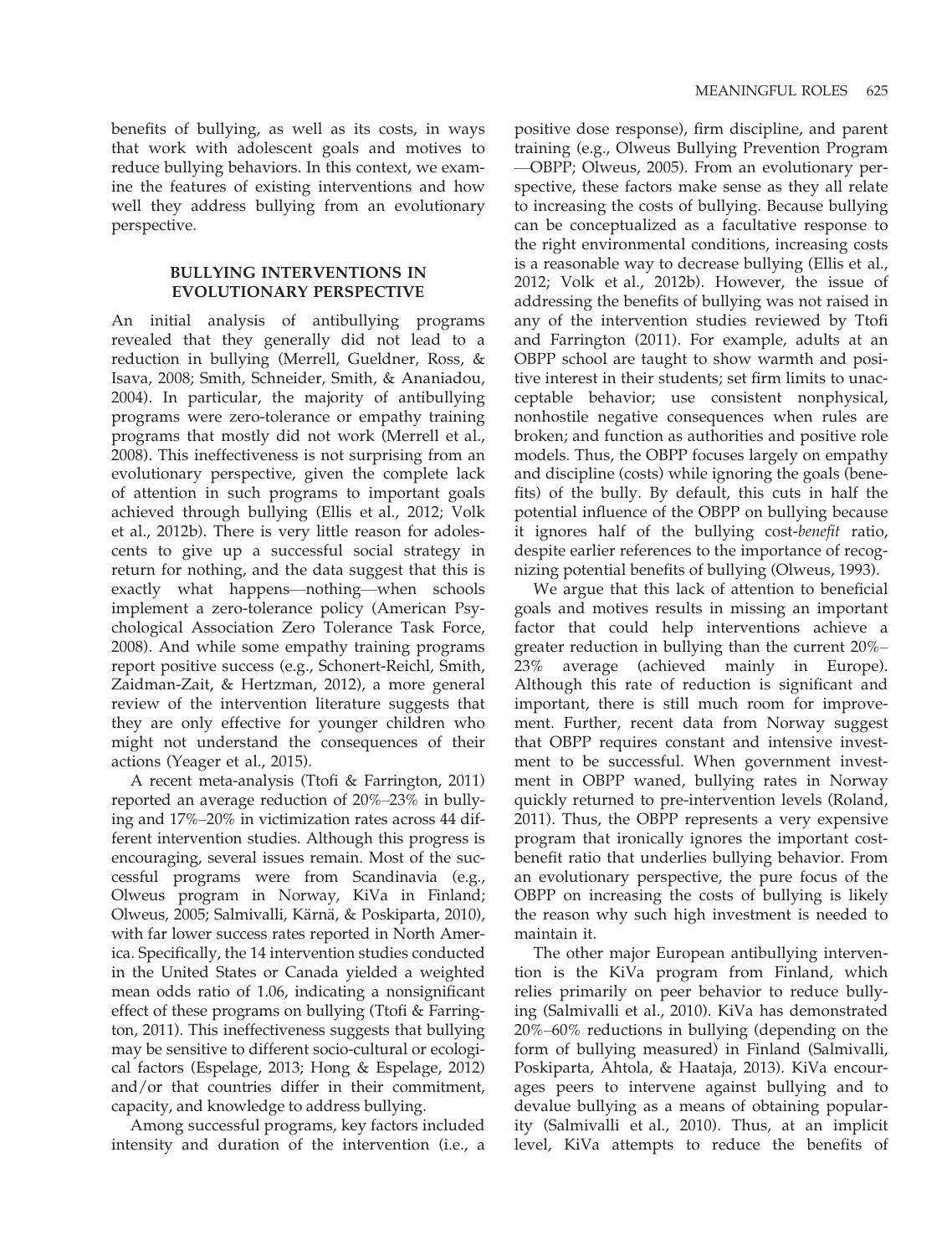bullying by discouraging peers from granting reputational benefits to bullies. It also is implicitly adaptive in that it focuses its intervention efforts on bystanders, for whom a change in behavior is not necessarily accompanied by a loss of important goals (as it would be for bullies). However, an analysis of KiVa program results through an evolutionary lens indicates that it is only effective against low- or middle-popularity bullies (Garandeau, Lee, & Salmivalli, 2014). It appears that highpopularity bullies are resistant to peer efforts to alter social goals (benefits) or impose social sanctions (costs). This represents an important limitation of peer-initiated efforts, as peers appear (not surprisingly) to be unable to alter the behavior of the more powerful among themselves, who are, in fact, best suited to bully due to their power. This is reminiscent of the finding that antibullying programs that encourage bully–victim dialogue as a solution are in fact iatrogenic (Ttofi & Farrington, 2011).

An evolutionary approach to bullying identifies both the salient costs and benefits of bullying, thereby allowing for targeted, meaningful intervention strategies that are tailored to individual bullies' motives and goals (Ellis et al., 2012; Volk et al., 2012a). If the methods for obtaining a goal can be altered so that it becomes prosocial rather than antisocial, then bullies should prefer using prosocial behaviors to obtain that goal (so long as the cost-benefit ratios are favorable). Few, if any, current antibullying programs explicitly recognize the goal-driven nature of bullying by attempting to teach or offer bullies prosocial alternative strategies for achieving adaptively relevant goals. What many interventionists perceive as the "right thing to do" (i.e., a focus on punishment) may turn out to be ineffective, costly, and even iatrogenic (see Anderson & Kincaid, 2005; Ellis et al., 2012). We propose that the remedy for many of these issues is to adopt an adaptive, goal-directed approach that recognizes the strengths and motives of adolescents who bully in an attempt to divert their behavior toward more prosocial activities. Meaningful Roles is our attempt to develop such an antibullying intervention.

## THE ROOTS OF THE MEANINGFUL ROLES INTERVENTION

Meaningful Roles builds on and integrates components from two previous school-based programs. These components fit well within the current evolutionary approach and thus provided important cornerstones for the development of Meaningful Roles.

### Pupil Responsibilities

The first was an examination of the effects of *pupil* responsibilities in a longitudinal study of 12 London schools in a socioeconomically disadvantaged borough of South London (Rutter, Maughan, Mortimore, & Ouston, 1979). Cross-culturally, adolescence is a period when youth obtain more adult-like roles that confer status among peers and the larger community (Schlegel & Barry, 1991). Interventions can potentially work with this normative change by providing meaningful roles for adolescents that afford responsibility and status.

Consistent with this approach, Rutter et al. (1979) followed a cohort of approximately 2,000 students from primary school until their third year of secondary school. The study spanned a 9-year period. Because the 12 schools were all in the same education authority, they had similar levels of staffing and resources and utilized a standard curriculum. Despite these similarities, the goal of the study was to determine whether differences between schools (i.e., school effects) influenced differences between individual students in academic and behavioral outcomes. The study thus (1) measured and controlled for the family background and academic skills of the students at intake (e.g., ethnicity, socioeconomic status, reading, and verbal reasoning), (2) carefully studied processes internal to each school that constituted the school's working environment (e.g., setting of homework, disciplinary practices, student participation in school lessons, opportunities for students to take responsibilities in running the school), and (3) calculated correlations between these internal school processes and four outcomes: attendance, academic attainment as measured by standardized testing, delinquency (based on police records), and behavior/ environment (e.g., uniform violations, observed school fighting, tardiness, graffiti).

The 12 schools showed wide variation in terms of these social and academic outcomes, even after controlling for variation in student characteristics at intake. A number of factors (e.g., praising and encouraging students' work, students' direct involvement in lessons, higher teacher expectations) correlated significantly with better outcomes. Among these factors, there was clear evidence that providing students with meaningful roles and responsibilities was an important predictor of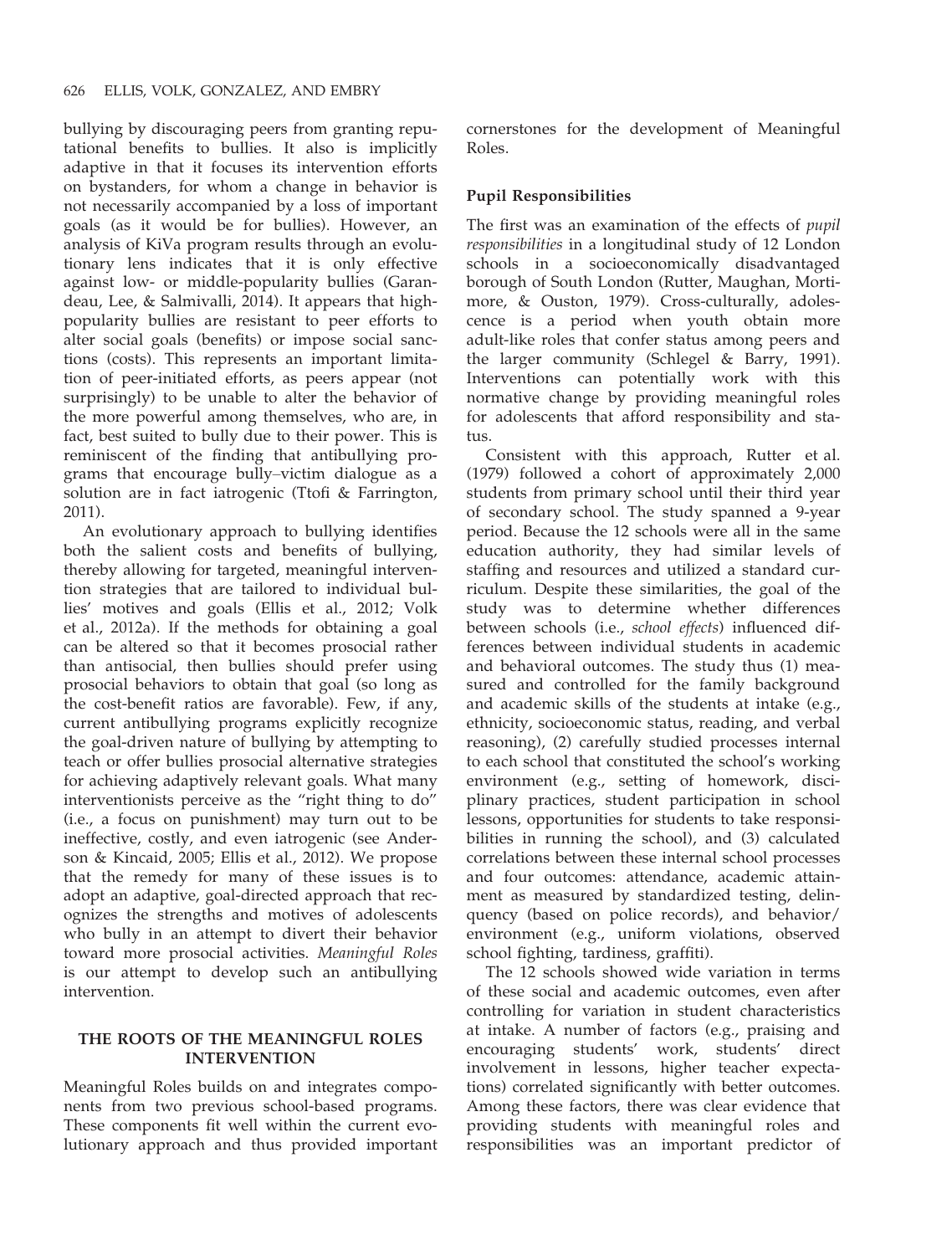success. Student positions of responsibility (i.e., the proportion of students who had ever held an important "job" such as form captain, homework monitor, or a similar position in their class) varied across schools from 7% to 50% and correlated significantly with desirable student behavior/environment and academic attainment. Likewise, students caring for their own resources during academic lessons (i.e., the proportion of students who were responsible for bringing and taking away their books, folders, and writing materials) varied across schools from 3% to 79% and correlated significantly with attendance, desirable behavior/environment, and reduced delinquency rates. Importantly, the schools that provided more opportunities for pupil responsibility were not more disadvantaged in terms of initial student intake. Although correlation does not equal causation, these data strongly suggest that schools that provide students with more opportunities for meaningful roles and responsibilities have positive impacts on students' social and academic outcomes (Rutter et al., 1979).

## PeaceBuilders' Praise Notes

The second component was the use of praise notes as developed in the PeaceBuilders intervention (a school-wide, universal violence prevention program that attempts to change antecedents that trigger aggressive behavior, reward prosocial behavior, and provide strategies to avoid reinforcing negative behavior; Embry, Flannery, Vazsonyi, Powell, & Atha, 1996). Praise notes—signed or anonymous written praise statements about a person who is identified and recognized for exhibiting prosocial or achievement-related behaviors—are a mechanism of positive reinforcement designed to increase the frequency or duration of prosocial behaviors. As developed in PeaceBuilders, praise notes promote a culture in which young people publicly praise one another for doing good things. Students write praise notes to each other or to adults and adults write them to students. Praise notes are publicly posted in classrooms and hallways and read on the public address system. Having peers write and post public recognitions for each other's positive behavior is a powerful, developmentally informed intervention, appealing directly to the preference of maturing children and youth for positive peer attention.

PeaceBuilders was evaluated in a randomized trial of eight matched schools  $(N > 4,000$  students in Grades K–5) that were assigned to either immediate post-baseline intervention (PBI) or to a

delayed intervention 1 year later (PBD) (Flannery et al., 2003). In Year 1, significant gains in teacherrated social competence for students in Grades K–2, in child self-reported peace-building behavior in Grades K–5, and reductions in aggressive behavior in Grades 3–5 were found for PBI but not PBD schools. Most effects were maintained in Year 2 for PBI schools, including increases in child prosocial behavior in Grades K–2. Further, rates of visits to the school nurse decreased by 12.6% in PBI schools but did not change in PBD schools (based on a comparison of nurses' logs in the year prior to the intervention vs. Year 1) (Krug, Brener, Dahlberg, Ryan, & Powell, 1997). Whereas the PBI schools showed a 7.6% decrease in confirmed fightingrelated injuries, the PBD schools showed a 56% increase in such injuries (Krug et al., 1997). In total, the PeaceBuilders program improved social competence and prosocial behavior and reduced aggression and injuries due to violence.

## THE MEANINGFUL ROLES INTERVENTION: PUPIL RESPONSIBILITIES + PRAISE NOTES

The Meaningful Roles intervention attempts to change the adolescent social–ecological landscape through both universal (school-wide) and targeted strategies. The universal strategy focuses on improving school climate. It integrates a student jobs program, inspired by Rutter et al.'s (1979) work on pupil responsibilities, with the Peace-Builders' praise notes system. Meaningful Roles provides virtually all students in a school with jobs (pupil responsibilities) that are embedded in the context of frequent verbal and written recognition for prosocial behavior (praise notes from peers and adults). The job roles have four core related purposes: (1) increase academic achievement, (2) build social competencies, (3) facilitate and reinforce selfregulation, and (4) future skill building for college and career. Inherent in Meaningful Roles is a shift away from students as recipients in a school run by adults toward students as vital resources in their school community. This provides abundant opportunities for every student to participate and engage in the school community, with each role important to the overall success of the school.

As a universal strategy, Meaningful Roles is designed to produce more opportunities for prosocial behavior (the jobs program), reduce opportunities for antisocial behaviors (e.g., by placing bullies in jobs that prevent them being present at times and places when bullying typically occurs), and promote a school culture in which prosocial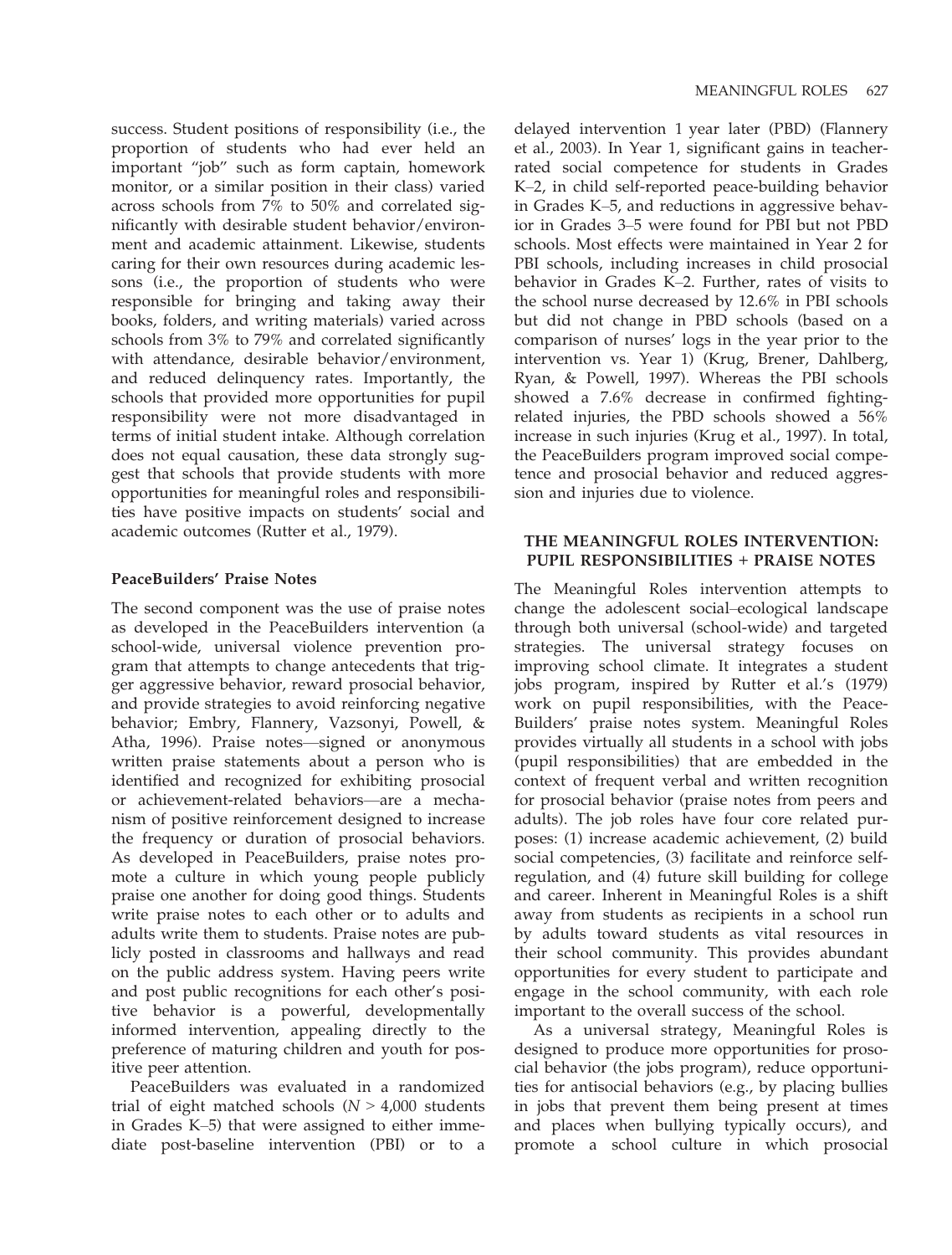behavior is richly reinforced. School disciplinary policies often operate on the assumption that reprimanding or punishing students for problematic behaviors (including bullying) will reduce these behaviors. In most cases, however, precisely the opposite occurs because the observed student– adult interactions recruit unintentional reinforcement from other students (such as laughing, pointing, and copying the actions of the offender; e.g., Dishion, Spracklen, Andrews, & Patterson, 1996). Because the jobs program creates novel prosocial opportunities, such as being an information technology specialist in charge of setting up laptops or a math tutor for younger students, Meaningful Roles expands opportunities for students to use prosocial strategies to achieve social goals while, concomitantly, reducing contexts and reinforcement for antisocial strategies. This conceptualization of using structured roles to reduce problematic behaviors dates back to early studies in the 1960s, showing how school ecological structures (including meaningful student roles) influence rates of prosocial and antisocial behavior among high school students (Barker & Gump, 1964).

Meaningful Roles is based philosophically on a core principle of adolescent development: the increasing importance of meaningful roles and clearly visible contributions to the group as a basis for social status (Schlegel & Barry, 1991). Consistent with this principle, providing positive, contributing roles for youth behavior is clearly an evidence-based practice (e.g., Allen, Philliber, Herrling, & Kuperminc, 1997; Rutter et al., 1979; Schreier, Schonert-Reichl, & Chen, 2013). For example, Allen et al. (1997) targeted meaningful roles for youth in the form of volunteer community service opportunities; participation in this program (Teen Outreach) resulted in substantial reductions in teenage pregnancy, course failure, and school suspension in a randomized intervention trial (see also the meta-analysis by Celio, Durlak, & Dyminicki, 2011, which demonstrated significant positive effects of service-learning programs such as Teen Outreach). Likewise, engaging students in "meaningful work"—classroom and/or school-based jobs to promote responsibility and autonomy—can improve students' feelings of school connectedness (Blum, 2005), which is itself protective against bullying.

The targeted component of Meaningful Roles focuses on implementing jobs that are designed and allocated to provide bullies with an alternative, prosocial way to obtain status, resources, and recognition—key goals of bullying behavior. These jobs offer students who are motivated to gain social centrality and status the opportunity to do so using prosocial methods that are at least as effective (in conferring benefits) as antisocial methods while avoiding the risks (e.g., punishment, retaliation, lower likeability) associated with antisocial strategies. The targeted strategy works by (1) identifying youth (through teacher or peer nominations) who are perceived to be bullies, and then (2) rotating them through high-status jobs that enable them to obtain social centrality, recognition, and respect through prosocial means. The relatively large effects of bullying on obtaining social centrality and a strong reputation led us to design Meaningful Roles to target these social factors as a means of altering goal-directed bullying behaviors motivated by individual valuation of social status.

Identified bullies are purposely paired with identified highly competent students (socially adept students who are neither bullies nor victims) for modeling and guidance in their jobs. A key element of Meaningful Roles is that everyone participates (the universal component), and the identified bullies do not even know that they have been identified and targeted in the intervention. All students are expected to write praise notes for observed, specific prosocial actions and post them on a board. This public and positive reinforcement is an important feature of success, as it appeals to the immodest (e.g., low Honesty–Humility) desire for a strong, positive, and public peer-based reputation that motivates many children who engage in bullying.

Well run student jobs programs have the additional benefit of helping to make the school day more successful by reducing transition time, increasing time on task, and providing a means to eliminate extraneous activity that does not contribute to teaching and learning. When students take on meaningful roles and responsibilities in the classroom/school, they can help increase available time for teachers and other staff members, as "workers" take on jobs such as such as attendance, lunch count, collecting homework, and passing out papers—jobs that teachers and staff normally perform. Improved classroom climate also occurs when students feel a sense of belonging and solidarity in their classroom, which ultimately leads to less absenteeism and greater work completion (Blum, 2005). A key assumption of Meaningful Roles is that, when everybody is helping the school, it improves overall school conditions for learning.

Certain positions carry high reinforcing value from adults, increased peer attention, or improvement in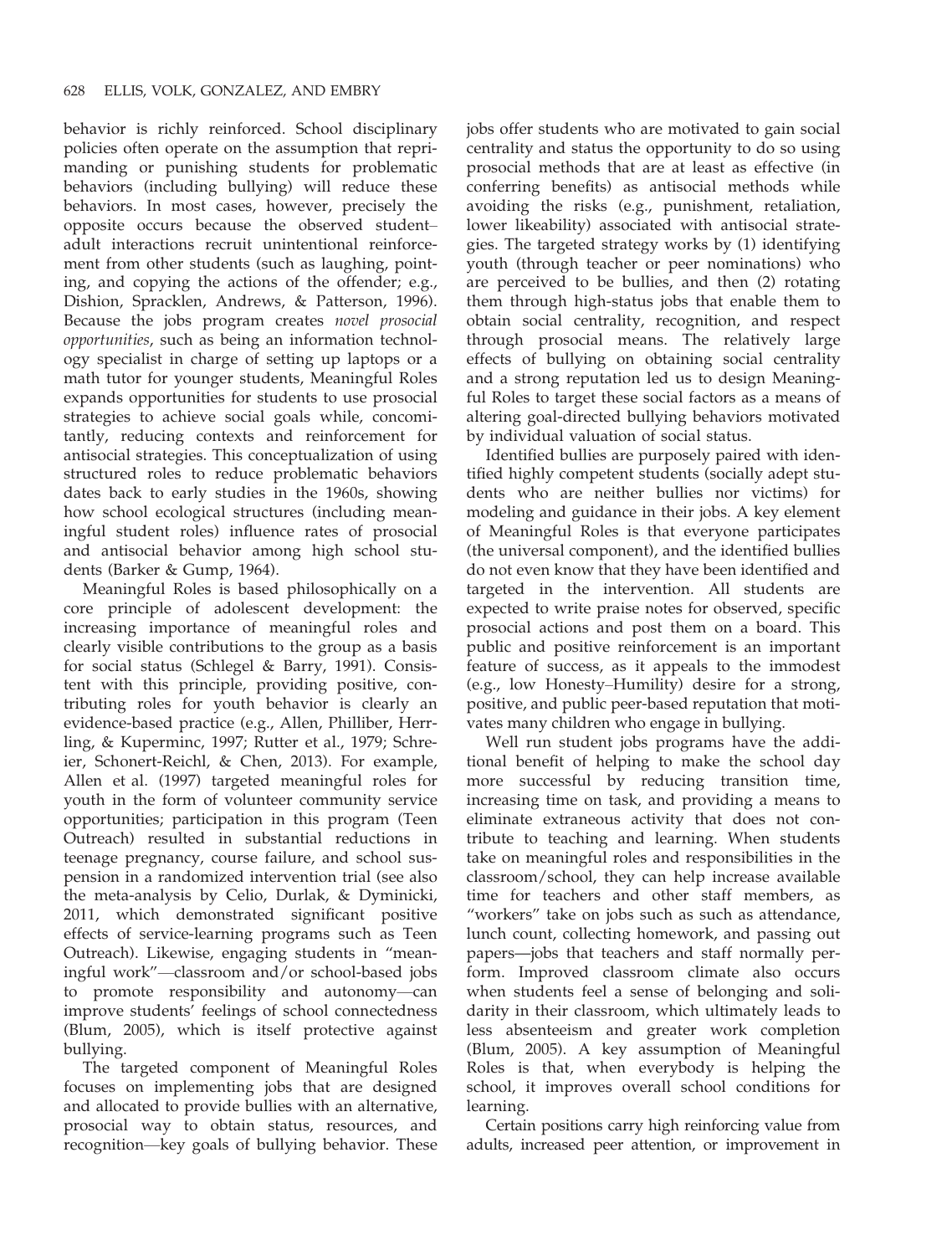the student's status. These jobs can be assigned as rewards for effort, good deeds, improvements, or accomplishments, or by nomination. Embedded in these assignments is the hidden strategy of pairing known bullies with socially competent students in the context of high-status jobs—to set the stage for bullies to experience positive reinforcement for prosocial behavior, which also increases their status. For example, a targeted high-status job for this pairing is that of door greeter. A few minutes before class change, the pair is released early, allowed to use the restroom, and move to the next class where they are were normally scheduled. Upon the class bell, they slip into the next class, and act as greeters to the students coming in, shaking hands and saying things like: "Welcome to 5th period biology class with Mr. Smith."

Relational and physical aggression (including bullying) happen extensively in schools in the hallways, restrooms, and other places that adults tend not to frequent. A principle in behavioral theory, called differential reinforcement of incompatible behavior (DRI; Mayer, Sulzer-Azaroff, & Wallace, 2012), is a theoretically useful strategy to reduce such behaviors. A DRI means that the desired behavior cannot easily be carried out at the same time as the unwanted behavior. Identified bullies are specifically given DRI jobs that allow them very little opportunity to engage in aggression against of others in the school day. The door-greeter job, for example, is specifically designed as a DRI. More generally, giving bullies and other students at risk for physical or relational aggression the job of noticing the positive actions of their peers, and recording those actions in publicly posted praise notes, changes contingencies of reinforcement so that these at-risk students are now noticed by their peers for doing the opposite of what they normally do—which is drawing attention to themselves and controlling resources in antisocial ways.

The Meaningful Roles intervention is run by a human resources team (HRT) with student, staff, and community members who set up and administer the school-wide jobs program. The HRT is chaired by a teacher or school administrator, who receives information about which students have been nominated as bullies. This information is never shared with students. The HRT chair uses this information to guide identified bullies into appropriate meaningful roles. Virtually every student is appointed to have a "school job" from a list of 300 job roles (see Appendix S1), which they get to put into a "résumé" for the future. Given that all middle school students (in the United States) normally have

English and social studies courses, the teachers for these classes do a lesson on résumé writing and include producing a résumé as an assignment. The electronic résumé enables students to keep a record of their different jobs and how each position applies to academic and career goals/skills. Students can apply for special positions by completing a job application, listing their job qualifications, references, and other information that would appear on a résumé. In our experience implementing Meaningful Roles (Appendix S3), a large number of students completed applications for the special positions. Because the bullies were motivated to obtain these good jobs as well, they also completed applications.

Selection of students for various jobs is guided not only by the students' interests, but also by their needs (e.g., students who need peer attention may be good candidates for jobs that involve working with peers; students who enjoy adult attention may be good candidates for jobs that involve working with adults). Some positions require that all students experience them; planned rotation addresses any complaints of fairness. When students change positions, it is useful to review the expectations of those jobs. Student members of the HRT can be in charge of reviewing general expectations. Like any employment position in the real world, each position has general and specific expectations (Appendix S2). As in the workplace, it is necessary to revise and expand those expectations as a school gains experience with specific job roles.

Key elements of the jobs program involve reviewing job descriptions with students, having students sign the contract for behavioral expectations, explicitly training students in the requirements of the job, and evaluating the students' performance. A powerful way for students to buy in to performing meaningful work on campus is to have them participate in setting the general and specific expectations for the various jobs and incorporating these ideas in the actual job description sheets (Appendix S2). The goal is to have jobs that meet individual needs and personalities; adults (teachers, counselors) can recruit students to particular jobs that they think will be beneficial to them. Regular evaluation should indicate whether students are successful in their jobs. Some students may not be performing well in the job assigned to them. Rather than immediately removing a student from a job, an effort is made to determine why the student is not succeeding. A student can be furloughed or fired from a job for nonperformance. However, significant adults need to make sure that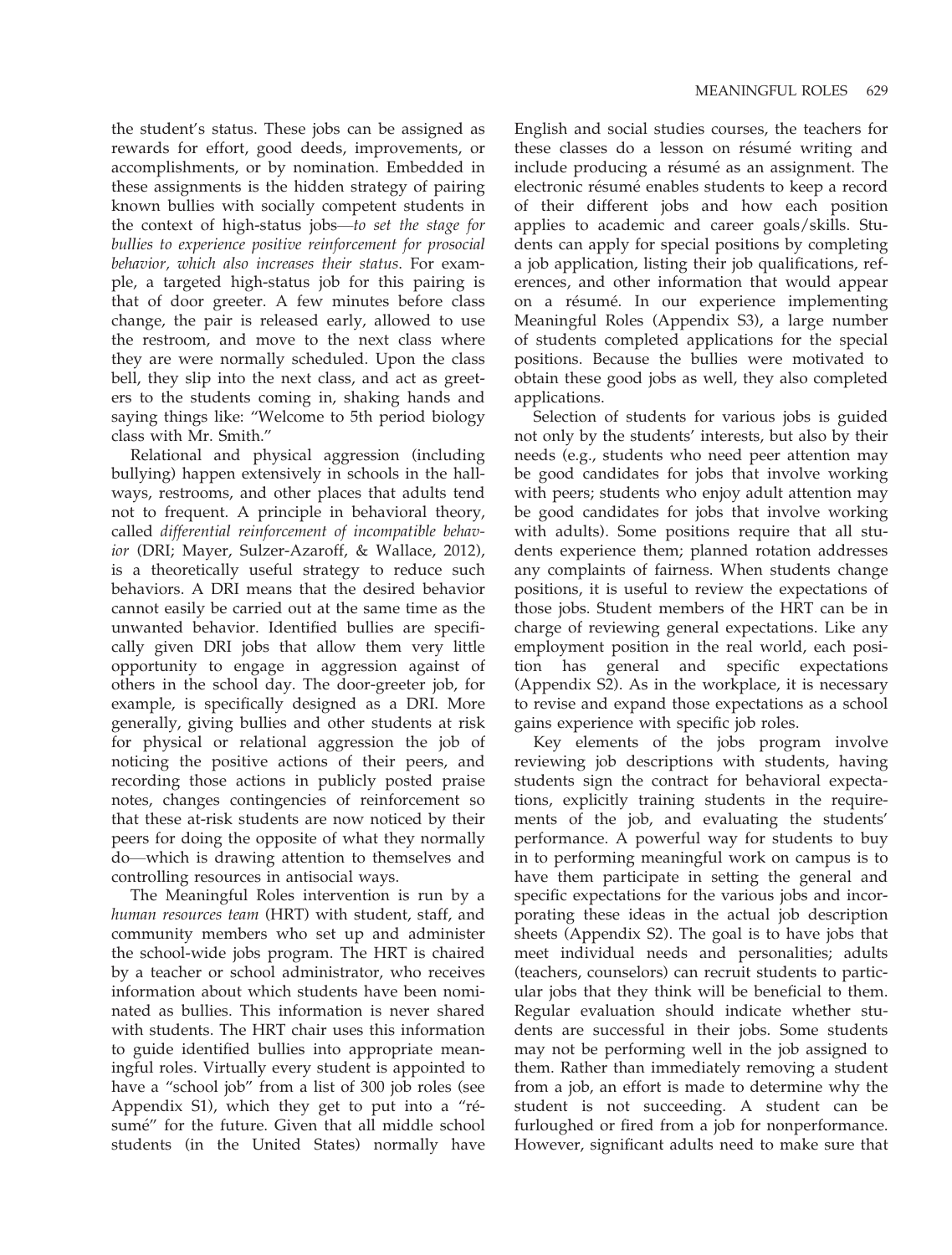a student has the necessary skills and training to complete his or her job. As part of helping to run the jobs program, students can train other students to do their jobs, which enhances the status of the student in the teaching role as well.

Praise notes are the chief public mechanism for recognizing students for their jobs. People work better when they are recognized for their good efforts, contributions, and other accomplishments. To facilitate recognition and praise for fulfilling job roles, everyone is taught to write praise notes. The process for training students to write praise notes is described in Skinner, Cashwell, and Skinner (2000). Students are encouraged to write them to each other. All staff are asked to write at least two per week: one for a student who has been steady and another for a student who made an improvement. Copies of praise notes both go home with students and are posted on bulletin boards. Praise notes are employed at a school-wide level to increase positive reinforcement for good effort, job performance, and other prosocial behaviors and not single out any one person. The public posting of praise notes causes other people to either imitate the praised behavior or praise the recipient secondarily. For example, when students take the notes home, they typically show them to adult family members to recruit further positive reinforcement. Internal, rotating teams of students and teachers learn to assess the quality of praise notes to a standard metric, and cull or return ones that are incomplete, ineffective, or tainted.

Meaningful Roles was implemented as a demonstration project in a junior high school (seventh and eighth graders) in the Midwestern region of the United States. The details of the demonstration project and school-level data on bullying-related outcomes before and after the intervention are presented in Appendix S3.

## DISCUSSION

The current Meaningful Roles intervention was guided by the evolutionarily inspired hypothesis that bullying could be reduced if perpetrators were offered prosocial alternatives that effectively met the same goals as their original antisocial aggression. Jobs in Meaningful Roles are carefully designed and allocated to provide students with an alternative, prosocial way to obtain status, resources, and recognition—key goals of bullying behavior (Reijntjes et al., 2013; Salmivalli, 2010; Vaillancourt et al., 2003; Veenstra, Lindenberg, Munniksma, & Dijkstra, 2010; Volk et al., 2014).

Thus, Meaningful Roles should be effective even with popular students who leverage social status and centrality through bullying. This is important because highly popular bullies have proven resistant to antibullying interventions such as KiVa (Garandeau et al., 2014).

To our knowledge, Meaningful Roles is the first antibullying (or aggression) intervention to take the approach of working with, instead of against, the goals and motives that underlie much bullying behavior. At the same time, Meaningful Roles is more than just an antibullying intervention. The use of praise notes to positively reinforce prosocial behavior and reduce violence in schools is a wellestablished, evidence-based practice (e.g., Cihak, Kirk, & Boon, 2009; Flannery et al., 2003; Krug et al., 1997; Skinner et al., 2000; Wheatley et al., 2009). Likewise, schools that provide students with more opportunities for meaningful roles and responsibilities have positive impacts on students' social and academic outcomes (Allen et al., 1997; Celio et al., 2011; Rutter et al., 1979) and enhance school connectedness (Blum, 2005). Meaningful Roles has the further benefit of helping students to build job skills and develop working résumés. In total, the Meaningful Roles intervention should have myriad positive effects (see Appendix S3 for preliminary results), especially in relation to improving school climate.

As reviewed above, the majority of antibullying interventions functionally employ various punishments as the primary mechanism of change. Most common are rules and regulations that describe unacceptable bullying behaviors and prescribe punishments for students who engage in these behaviors. Although this appears to be effective in large doses (e.g., Olweus, 2005), it requires significant expenditure of resources that do nothing to address the positive incentives for bullying behavior. Other programs have relied more on indirect attempts to alter positive incentives via peer attitudes (e.g., Salmivalli et al., 2013); however, peers have a limited ability to sanction each other's behavior, especially when perpetrators are socially powerful (Garandeau et al., 2014). In contrast, Meaningful Roles avoids punishment and recruits peers as a positive agent for encouraging prosocial behavior.

The basic methods of Meaningful Roles converge with those of the Good Behavior Game (Barrish, Saunders, & Wolf, 1969); both attempt to alter school climate in ways that actively reduce rates of reinforcement for antisocial or disruptive behaviors, increase the density of reinforcement for more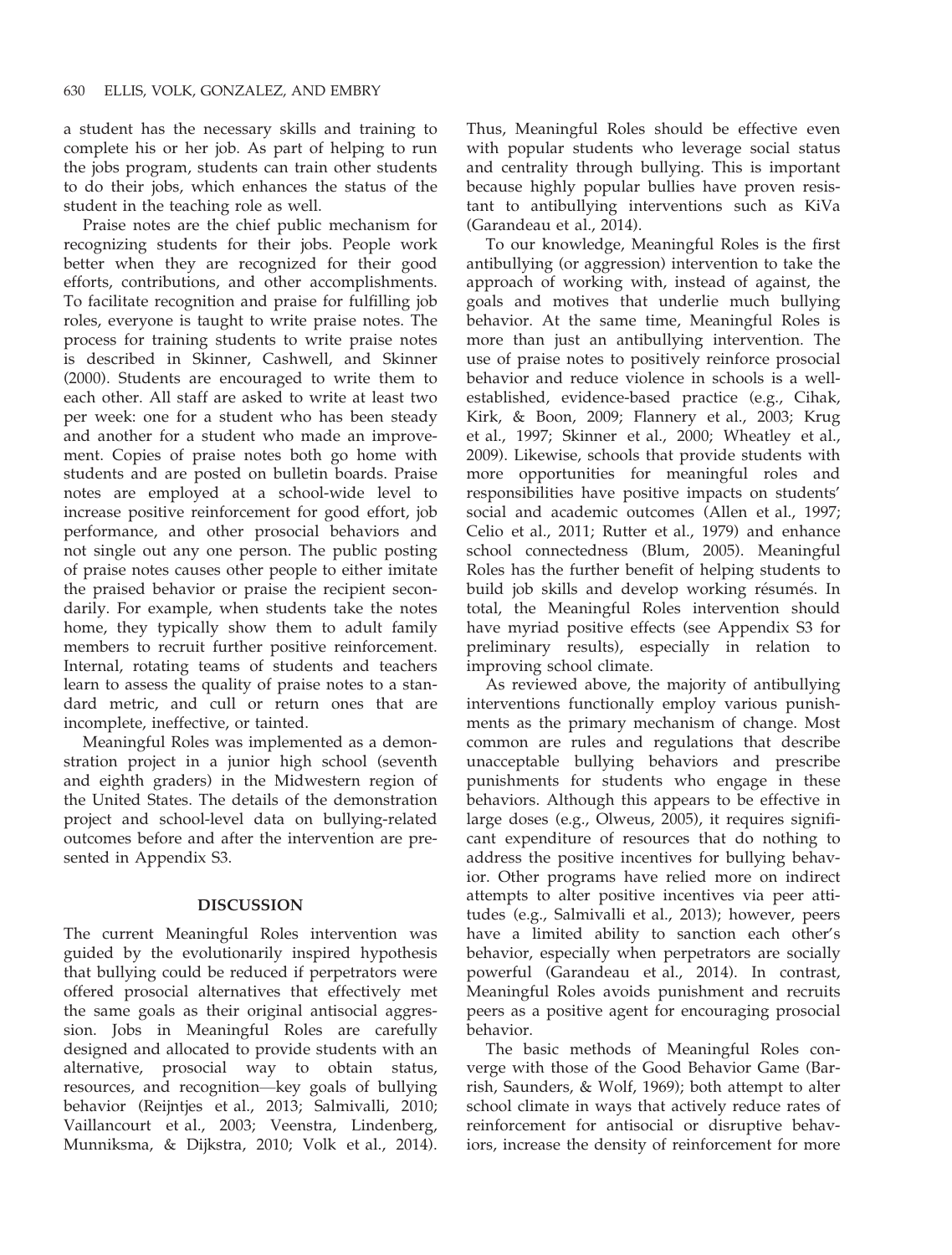prosocial behaviors, and create environments that are conducive to learning. The long-term effectiveness of the Good Behavior Game in preventing and reducing antisocial behavior and alcohol/drug use has been established in a number of randomized intervention trials (e.g., Ialongo, Poduska, Werthamer, & Kellam, 2001; Kellam et al., 2014). The basic methods and logic of the Good Behavior Game, like that of Meaningful Roles, concurs with a larger body of research showing that the efficacy and frequency of antisocial versus prosocial strategies are sensitive to environmental contingencies and consequences (Biglan et al., 2012; Wilson et al., 2014).

The development of Meaningful Roles was guided by the hypothesis that bullying (and other forms of proactive aggression) is ultimately used to achieve adaptive goals (Ellis et al., 2012; Hawley, 1999; Volk et al., 2014). Bullies may value aggression as a means of achieving goals because they have learned, through past experiences, that antisocial strategies are effective (Dodge, Price, Coie, & Christopoulos, 1990; Veenstra et al., 2007). Meaningful Roles attempts to turn this around by placing bullies into jobs that—through changes in their ongoing experiences—induce an understanding that prosocial strategies can be as (or more) effective for achieving goals. These changes include rituals and practices that intentionally increase the frequency of public peer-to-peer reinforcements for normative or positive behaviors. We hypothesize that individuals who are rewarded for prosocial behaviors will be motivated to alter their personality toward the more prosocial side of their natural predispositions, reducing inclinations toward bullying. This makes good sense if bullying is indeed the result of a cost-benefit analysis. When adolescents can attain a goal through prosocial behaviors without risk of punishment or retaliation, then it becomes less desirable to use more risky bullying behaviors to achieve that goal. This focus on goaldirected, prosocial activities concurs with past research suggesting that the best way to alter the expression of an undesirable personality trait (such as low Honest–Humility) is "to increase engagement in goal-directed activities that are considered important, enjoyable, and in accordance with individual values across numerous domains of one's life" (Magidson, Roberts, Collado-Rodriguez, & Lejuez, 2014, p. 1448).

Another important factor that may contribute to the success of Meaningful Roles is that it recognizes that adolescents are sensitive to not only the form of the reward, but how it is delivered. Research on adolescent bullying interventions

suggests that, in contrast to younger children, adolescents may feel some degree of reactivity against adult-driven interventions. Such reactivity reduces intervention efficacy (Yeager et al., 2015). Indeed, adolescents may resent or reject adult attempts to redefine what is important for popularity or status. Further, adolescents overtly targeted by interventions may feel stigmatized or singled out. By subtly manipulating the social opportunities available to the entire school (i.e., the social ecology of the school; Hong & Espelage, 2012), Meaningful Roles avoids these potential problems; it does not single out students, and it does not ask adolescents to give up their autonomy, engage in unpopular behaviors, and/or model unpopular adults. In the absence of a heavy-handed approach, adolescents are more able to follow their individual personalities to freely choose whether or not they need to continue with their aggressive and/or antisocial behaviors to obtain their goals. In this way, as suggested by Garandeau et al. (2014), adults may be able to effectively reduce the level of hierarchical social inequality while providing a prosocial alternative to perpetrators.

#### LIMITATIONS AND FUTURE DIRECTIONS

Like all school-based bullying interventions, Meaningful Roles is limited in the scope of problems it can address. It does not directly target private, dyadic bullying, bullying for nonsocial resources, and/ or bullying for sexually related goals (although it may reduce these forms of bullying through shifts in personality toward more prosocial strategies). Such important issues as bullying in the context of competition for mates will need to be dealt with in later developments of the intervention. Meaningful Roles may also not work well for individuals whose bullying behavior is primarily motivated by a sadistic desire to hurt others. These individuals may not be motivated by status-related goals and thus would be less interested in, and affected by, prosocial job substitutions for their bullying behavior. Fortunately, sadism is not a common goal or trait of bullies (Book et al., 2012; Rigby, 2012).

Additionally, if adolescents perceive the job system as deliberate adult manipulation of their social structure, they may form a reactive opposition to the intervention (see Yeager et al., 2015). An important consideration is how obvious the job pairings are to the student body. If only the most popular and/or aggressive students regularly receive certain positions, the efficacy of the program is likely to decrease. The strategy of paring bullies with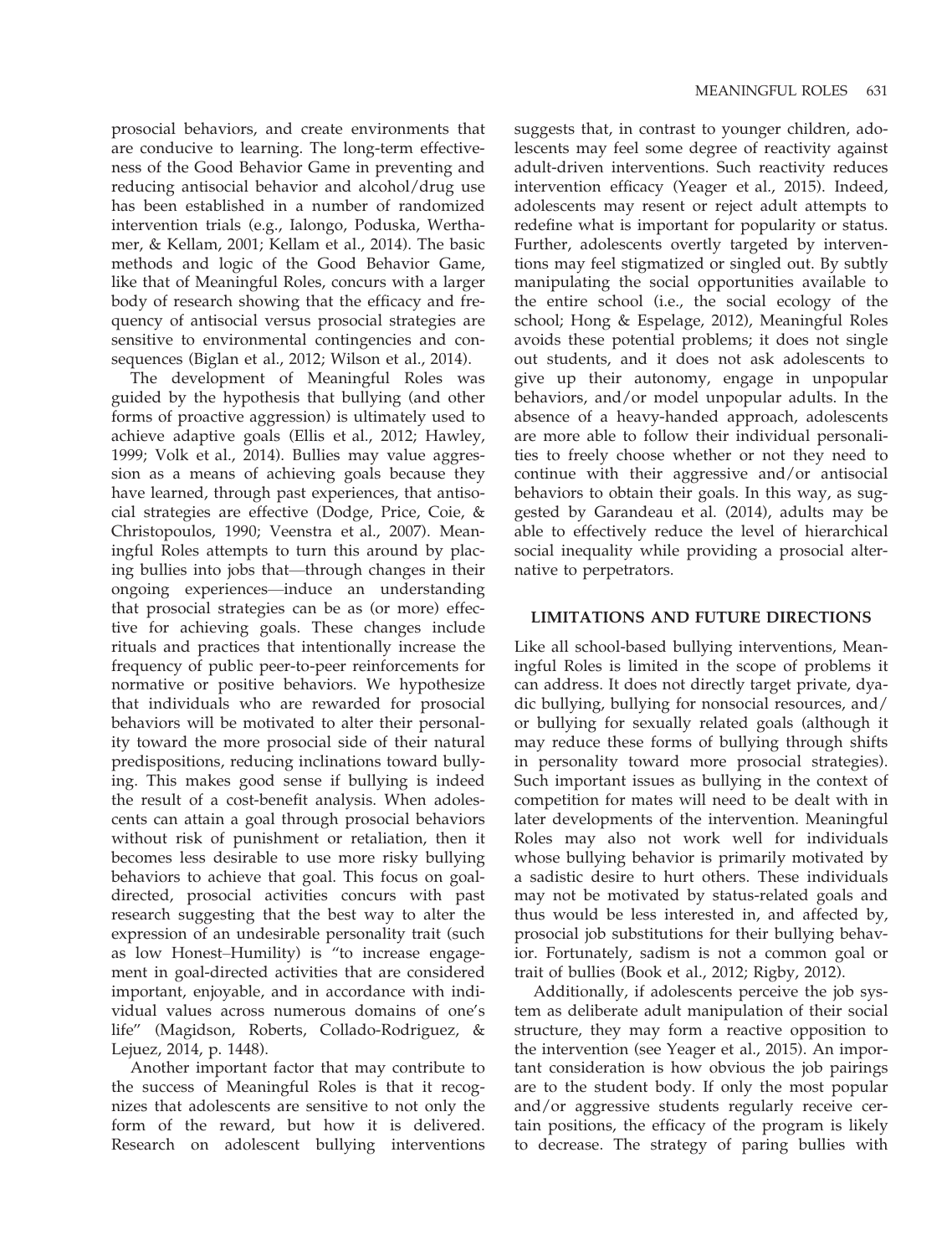prosocial adolescents is critically important, therefore, as it reduces the likelihood that these positions will be seen as rewards for bullying. A certain degree of randomness in job rotations also helps to preserve the fairness and integrity of the job allocations. Although this random assignment may dilute the efficacy of the program by sometimes placing bullies in jobs that do not advance their goals prosocially, this short-term loss in efficacy is a necessary sacrifice to preserve the longterm, sustained efficacy of the program. The specific degree of randomness needed is a question that requires empirical investigation, but we suggest that at least a modest (30%) degree of random assignments is likely to allay fears of both rewarding bullies and tipping off adolescents to the subtle goals of the program.

Furthermore, caution must be exercised to ensure (especially early on) that bullies are not put into jobs that they can use to further exploit weaker individuals. For example, the role of door greeter could be abused by denying students access to a room, overly firm handshakes, and/or derogatory remarks delivered upon entrance. This is where the pairing of a prosocial peer becomes paramount, as they can serve to both report and offset potential abuses of the jobs. The planned review of jobs during rotations offers a further opportunity to mitigate any potential abuses. We expect that, over time, empirical research will yield a better picture of the degree of risk and reward associated with various jobs.

Another issue is that, through strategic job allocations, raising the status of individuals who bully could heighten existing power imbalances, thus resulting in more bullying. Certainly this possibility needs to be closely monitored when implementing Meaningful Roles, including evaluations of job performance to avoid iatrogenic placements. However, we believe that this possibility is unlikely because both meaningful student roles and praise notes have been shown, in school-wide studies, to increase prosocial behavior and reduce violence. As universal components of the intervention, meaningful student roles and praise notes should function as DRIs in relation to bullying behavior (i.e., they should reduce time, opportunities, and reinforcement from other students for bullying). We expect Meaningful Roles to reduce association with antisocial peers, reduce peer pressures and rewards for bullying behaviors, and, therefore, reduce the peer visibility of bullying, modeling of bullying, and modeling of accepting and assisting in bullying. Consistent with this hypothesis, the

archival data reported in Appendix S3 suggest that Meaningful Roles reduces indicators of both covert and overt forms of aggression (e.g., fewer absences, less fighting and injuries).

Because meaningful roles and praise notes amplify peer reinforcement of prosocial, nonaggressive behaviors throughout the school, without risk of punishment or retaliation, we predict that students who obtain greater overall social status through jobs will invest further in prosocial strategies (see discussion above regarding the role of environmental contingencies in altering personality traits). Adopting a prosocial approach may allow bullies to build a broader base of social support that is contingent upon them not engaging in further antisocial activities. The same logic applies to bullies who were already socially powerful prior to the intervention. This hypothesis concurs with theory and research indicating that prosocial dominants are the most popular (Hawley, 1999). Nevertheless, the effect of Meaningful Roles on popular or high-status bullies is a key empirical question for determining the added value of the intervention.

In total, although we believe that Meaningful Roles has significant potential as an antibullying intervention, there are important empirical questions that need to be addressed as the intervention is further developed and evaluated. Thus far, Meaningful Roles has only been implemented in a demonstration project (Appendix S3), the results of which are encouraging. Research is needed to assess which jobs are best suited to which students —popular bullies, assistants of the bullies, victims, and so forth—including analysis of the effects of different jobs on social status, centrality, and acceptance (both in terms of self-perceptions and peer reports). Studies can then be conducted to determine empirically the extent to which carrying out jobs that confer social status and acceptance through prosocial means reduce bullying behavior (as predicted by the theory).

Meaningful Roles ultimately needs to be evaluated in a randomized control trial (RCT) that includes precise measurement of bullying, as well as prosocial behavior, before and after the intervention. In addition, future intervention trials should compare the efficacy of programs that focus on punishment (costs) versus those that focus on alternative goal-driven behaviors (benefits) as well as how they would work together. Beyond specific measures of bullying and prosocial behavior, it would be valuable to assess the effects of Meaningful Roles on students' feelings of school connectedness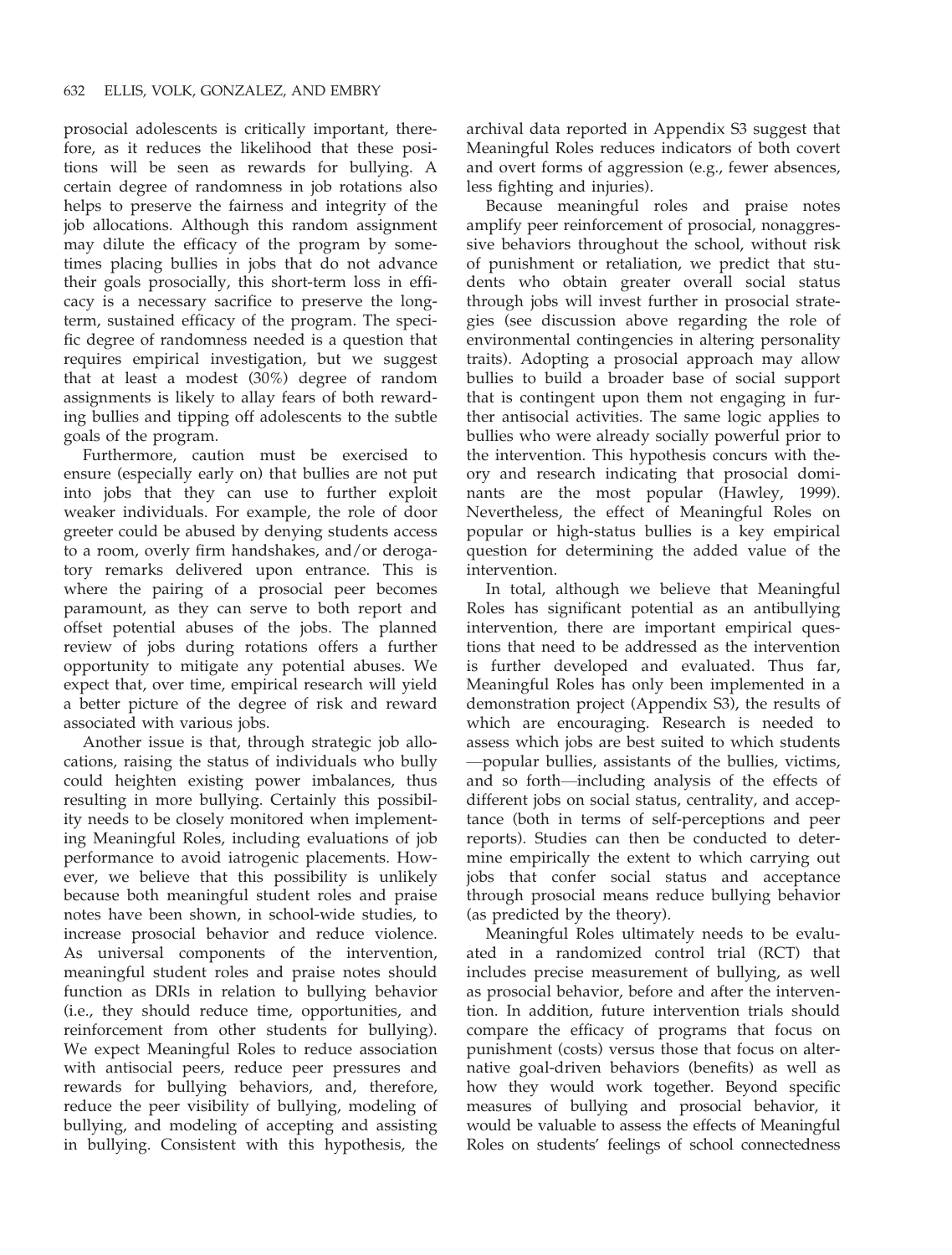and school safety as well as delinquency and antisocial behavior more generally. All of these factors can in turn be used to help evaluate the mechanical aspects of the program such as the kinds of jobs offered, how they are rotated, and how they are monitored for any abuses. When backed by empirically derived methods, we argue that the combination of the jobs program, the praise notes system, and the hidden strategy of targeting identified bullies are likely to work synergistically to address diverse forms of bullying and their impact on students.

#### **CONCLUSION**

We present a novel antibullying intervention— Meaningful Roles—that is founded on the evolutionary view of bullying as an adaptive social strategy regulated by ecological cost-benefit decisions (Ellis et al., 2012; Volk et al., 2014). Meaningful Roles addresses the benefits of bullying and aggression by altering social roles and contingencies in the school environment. It does not require the adoption of a curriculum, and it increases available time for instruction (by having students do many jobs that are normally carried out by teachers). Although Meaningful Roles is not simple to implement (it requires a significant amount of tracking, training, and book-keeping), the burden on teachers and staff is not heavy because students, as part of the jobs program, assume responsibility for most aspects of the intervention. This is part of the culture change inherent in Meaningful Roles toward students becoming active participants in the school community and its functioning.

The results of our demonstration project (Appendix S3) suggest that school fighting and other related outcomes may be substantially reduced following the Meaningful Roles intervention, which offers and reinforces prosocial alternatives for obtaining desired social status goals. While one must remain vigilant of the ethical implications of tampering with adolescent social hierarchies, it may be that, through helping to structure adolescents' social opportunities at school, we can enhance prosocial behaviors by offering adolescents adaptive solutions that satisfy their status-related goals. In this sense, Meaningful Roles fits squarely in the tradition of interventions that promote positive youth development (e.g., Allen et al., 1997; Catalano, Berglund, Ryan, Lonczak, & Hawkins, 2004). Future research is needed to evaluate this positive, evolutionary approach to reducing bullying and aggression, including systematic

studies that capture the larger ecological spectrum —forms, functions, and forums—of bullying behaviors.

#### REFERENCES

- Allen, J. P., Philliber, S., Herrling, S., & Kuperminc, G. P. (1997). Preventing teen pregnancy and academic failure: Experimental evaluation of a developmentally based approach. Child Development, 68, 729–742. doi:[10.1111/j.1467-8624.1997.tb04233.x](http://dx.doi.org/10.1111/j.1467-8624.1997.tb04233.x)
- American Psychological Association Zero Tolerance Task Force. (2008). Are zero tolerance policies effective in the schools? An evidentiary review and recommendations. American Psychologist, 63, 852–862. doi:[10.1037/](http://dx.doi.org/10.1037/0003-066X.63.9.852) [0003-066X.63.9.852](http://dx.doi.org/10.1037/0003-066X.63.9.852)
- Anderson, C. M., & Kincaid, D. (2005). Applying behavior analysis to school violence and discipline problems: Schoolwide positive behavior support. The Behavior Analyst, 28, 49–63. PMCID:PMC2755344
- Ashton, M. C., Lee, K., & de Vries, R. E. (2014). The HEXACO Honesty-Humility, Agreeableness, and Emotionality Factors: A review of research and theory. Personality and Social Psychology Review, 18, 139–152. doi:[10.1177/1088868314523838](http://dx.doi.org/10.1177/1088868314523838)
- Barker, R. G., & Gump, P. V. (1964). Big school, small school: High school size and student behavior. Palo Alto, CA: Stanford University Press.
- Barrish, H. H., Saunders, M., & Wolf, M. M. (1969). Good behavior game: Effects of individual contingencies for group consequences on disruptive behavior in a classroom. Journal of Applied Behavior Analysis, 2, 119–124. doi:[10.1901/jaba.1969.2-119](http://dx.doi.org/10.1901/jaba.1969.2-119)
- Biglan, A., Flay, B. R., Embry, D. D., & Sandler, I. N. (2012). The critical role of nurturing environments for promoting human well-being. American Psychologist, 67, 257–271. doi[:10.1037/a0026796](http://dx.doi.org/10.1037/a0026796)
- Blum, R. (2005). School connectedness: Improving students' lives. Baltimore, MD: Johns Hopkins Bloomberg School of Public Health.
- Book, A. S., Volk, A. A., & Hosker, A. (2012). Adolescent bullying and personality: An adaptive approach. Personality and Individual Differences, 52, 218–223. doi:[10.1016/j.paid.2011.10.028](http://dx.doi.org/10.1016/j.paid.2011.10.028)
- Briggs, J. L. (1970). Never in anger. Cambridge, MA: Harvard University Press.
- Caravita, S. C. S., Di Blasio, P., & Salmivalli, C. (2009). Unique and interactive effects of empathy and social status on involvement in bullying. Social Development, 18, 140–163. doi[:10.1111/j.1467-9507.2008.00465.x](http://dx.doi.org/10.1111/j.1467-9507.2008.00465.x)
- Catalano, R. F., Berglund, M. L., Ryan, J. A., Lonczak, H. S., & Hawkins, J. D. (2004). Positive youth development in the United States: Research findings on evaluations of positive youth development programs. The Annals of the American Academy of Political and Social Science, 591, 98–124. doi[:10.1037/1522-3736.5.1.515a](http://dx.doi.org/10.1037/1522-3736.5.1.515a)
- Celio, C. I., Durlak, J. A., & Dyminicki, A. (2011). Helping others and helping oneself: A meta-analysis of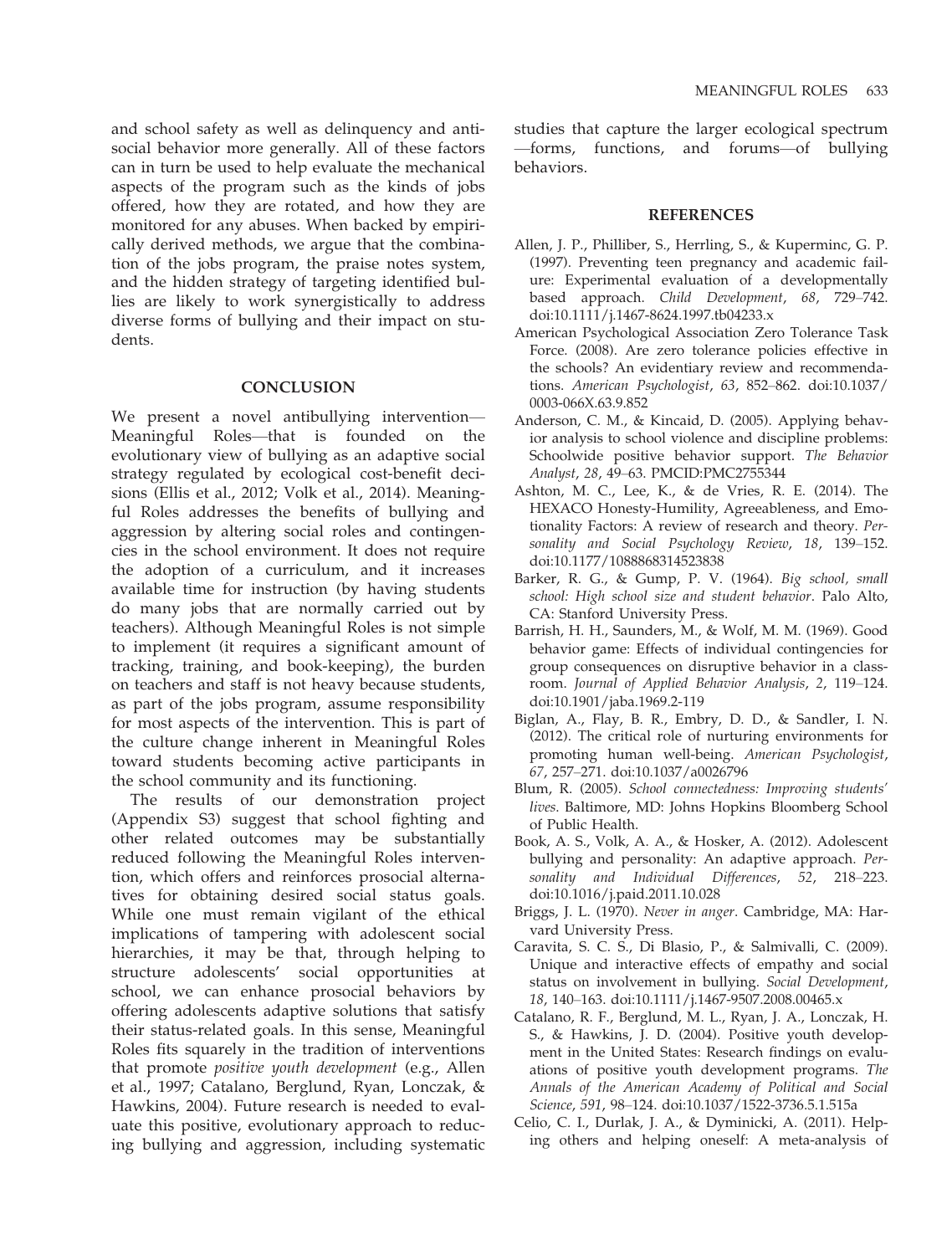service-learning programs. Journal of Experiential Learning, 3, 164–181.

- Cihak, D. F., Kirk, E. R., & Boon, R. T. (2009). Effects of classwide positive peer "tootling" to reduce the disruptive classroom behaviors of elementary students with and without disabilities. Journal of Behavioral Education, 18, 267–278. doi:[10.1007/s10864-009-](http://dx.doi.org/10.1007/s10864-009-9091-8) [9091-8](http://dx.doi.org/10.1007/s10864-009-9091-8)
- Ciucci, E., & Baroncelli, A. (2014). The emotional core of bullying: Further evidence of the role of callous– unemotional traits and empathy. Personality and Individual Differences, 67, 69–74. doi[:10.1016/j.](http://dx.doi.org/10.1016/j.paid.2013.09.033) [paid.2013.09.033](http://dx.doi.org/10.1016/j.paid.2013.09.033)
- Connolly, J., Pepler, D., Craig, W., & Taradash, A. (2000). Dating experiences of bullies in early adolescence. Child Maltreatment, 5, 299–310. doi[:10.1177/](http://dx.doi.org/10.1177/1077559500005004002) [1077559500005004002](http://dx.doi.org/10.1177/1077559500005004002)
- Copeland, W. E., Wolke, D., Angold, A., & Costello, E. J. (2013). Adult psychiatric outcomes of bullying and being bullied by peers in childhood and adolescence. JAMA Psychiatry, 70, 419–426. doi[:10.1001/jamapsychi](http://dx.doi.org/10.1001/jamapsychiatry.2013.504)[atry.2013.504](http://dx.doi.org/10.1001/jamapsychiatry.2013.504)
- Copeland, W. E., Wolke, D., Lereya, S. T., Shanahan, L., Worthman, C., & Costello, E. J. (2014). Childhood bullying involvement predicts low-grade systemic inflammation into adulthood. Proceedings of the National Academy of Sciences of the United States of America, 111, 7570–7575. doi:[10.1073/pnas.1323641111](http://dx.doi.org/10.1073/pnas.1323641111)
- Craig, W. M., & Pepler, D. J. (1998). Observations of bullying and victimization in the school yard. Canadian Journal of School Psychology, 13, 41–59.
- Cunningham, H. (2005). Children and childhood in Western society since 1500 (2nd ed.). Abingdon, UK: Routledge.
- Daly, M., & Wilson, M. (1988). Homicide. Mahwah, NJ: Aldine Transaction.
- Daly, M., Wilson, M., & Vasdev, S. (2001). Income inequality and homicide rates in Canada and the United States. Canadian Journal of Criminology, 43, 219– 236.
- Dishion, T. J., Spracklen, K. M., Andrews, D. W., & Patterson, G. R. (1996). Deviancy training in male adolescent friendships. Behavior Therapy, 27, 373–390. doi[:10.1016/S0005-7894\(96\)80023-2](http://dx.doi.org/10.1016/S0005-7894(96)80023-2)
- Dodge, K. A., Price, J. M., Coie, J. D., & Christopoulos, C. (1990). On the development of aggressive dyadic relationships in boys' peer groups. Human Development, 33, 260–270. doi[:10.1159/000276523](http://dx.doi.org/10.1159/000276523)
- Due, P., Holstein, B. E., Lynch, J., Diderichesen, F., Gabhain, S. N., Scheidt, P., & Currie, C. (2005). Bullying and symptoms among school-aged children: International comparative cross sectional study in 28 countries. European Journal of Public Health, 15, 128–132. doi[:10.1093/eurpub/cki105](http://dx.doi.org/10.1093/eurpub/cki105)
- Ellis, B. J., Del Giudice, M., Dishion, T. J., Figueredo, A. J., Gray, P., Griskevicius, V., ... Wilson, D. S. (2012). The evolutionary basis of risky adolescent behavior: Implications for science, policy, and practice.

Developmental Psychology, 48, 598–623. doi:[10.1037/](http://dx.doi.org/10.1037/a0026220) [a0026220](http://dx.doi.org/10.1037/a0026220)

- Embry, D. D., Flannery, D. J., Vazsonyi, A. T., Powell, K. E., & Atha, H. (1996). PeaceBuilders: A theoretically driven, school-based model for early violence prevention. American Journal of Preventive Medicine, 12, 91–100.
- Espelage, D. L. (2013). Why are bully prevention programs failing in U.S. schools? Journal of Curriculum and Pedagogy, 10, 121-124. doi:[10.1080/15505170.2013.](http://dx.doi.org/10.1080/15505170.2013.849629) [849629](http://dx.doi.org/10.1080/15505170.2013.849629)
- Estell, D. B., Farmer, T. W., & Cairns, B. D. (2007). Bullies and victims in rural African American youth: Behavioral characteristics and social network placement. Aggressive Behavior, 33, 145–159. doi:[10.1002/](http://dx.doi.org/10.1002/ab.20176) [ab.20176](http://dx.doi.org/10.1002/ab.20176)
- Faris, R., & Felmlee, D. (2011). Status struggles: Network centrality and gender segregation in same-and crossgender aggression. American Sociological Review, 76, 48–73. doi:[10.1177/0003122410396196.](http://dx.doi.org/10.1177/0003122410396196)
- Farrell, A. H., Della Cioppa, V., Volk, A. A., & Book, A. S. (2014). Predicting bullying heterogeneity with the HEXACO Model of personality. International Journal of Advances in Psychology, 3, 30–39. doi[:10.14355/](http://dx.doi.org/10.14355/ijap.2014.0302.02) [ijap.2014.0302.02](http://dx.doi.org/10.14355/ijap.2014.0302.02)
- Flannery, D. J., Vazsonyi, A. T., Liau, A. K., Guo, S., Powell, K. E., Atha, H., Vesterdal, W., & Embry, D. (2003). Initial behavior outcomes for the PeaceBuilders universal school-based violence prevention program. Developmental Psychology, 39, 292–308. doi:[10.1037/](http://dx.doi.org/10.1037/0012-1649.39.2.292) [0012-1649.39.2.292](http://dx.doi.org/10.1037/0012-1649.39.2.292)
- Frazier, K. N. (2011). Academic bullying: A barrier to tenure and promotion for African-American faculty. Florida Journal of Educational Administration and Policy, 5, 1–13.
- Garandeau, C. F., Lee, I. A., & Salmivalli, C. (2014). Differential effects of the KiVa anti-bullying program on popular and unpopular bullies. Journal of Applied Developmental Psychology, 35, 44–50. doi:[10.1016/j.ap](http://dx.doi.org/10.1016/j.appdev.2013.10.004)[pdev.2013.10.004](http://dx.doi.org/10.1016/j.appdev.2013.10.004)
- Gini, G., Pozzoli, T., & Hauser, M. (2011). Bullies have enhanced moral competence to judge relative to victims, but lack moral compassion. Personality and Indi-<br>vidual Differences, 50, 603–608. doi:10.1016/ vidual Differences, 50, 603–608. doi:[10.1016/](http://dx.doi.org/10.1016/j.paid.2010.12.002) [j.paid.2010.12.002](http://dx.doi.org/10.1016/j.paid.2010.12.002)
- Hawker, D. S., & Boulton, M. J. (2000). Twenty years research on peer victimization and psychosocial maladjustment: A meta-analytical view of cross-sectional studies. The Journal of Child Psychology and Psychiatry, 41, 441–455. doi:[10.1111/1469-7610.00629](http://dx.doi.org/10.1111/1469-7610.00629)
- Hawley, P. H. (1999). The ontogenesis of social dominance: A strategy-based evolutionary perspective. Developmental Review, 19, 97–132. doi:[10.1006/](http://dx.doi.org/10.1006/drev.1998.0470) [drev.1998.0470](http://dx.doi.org/10.1006/drev.1998.0470)
- Hong, J. S., & Espelage, D. L. (2012). A review of research on bullying and peer victimization in school: An ecological systems analysis. Aggression and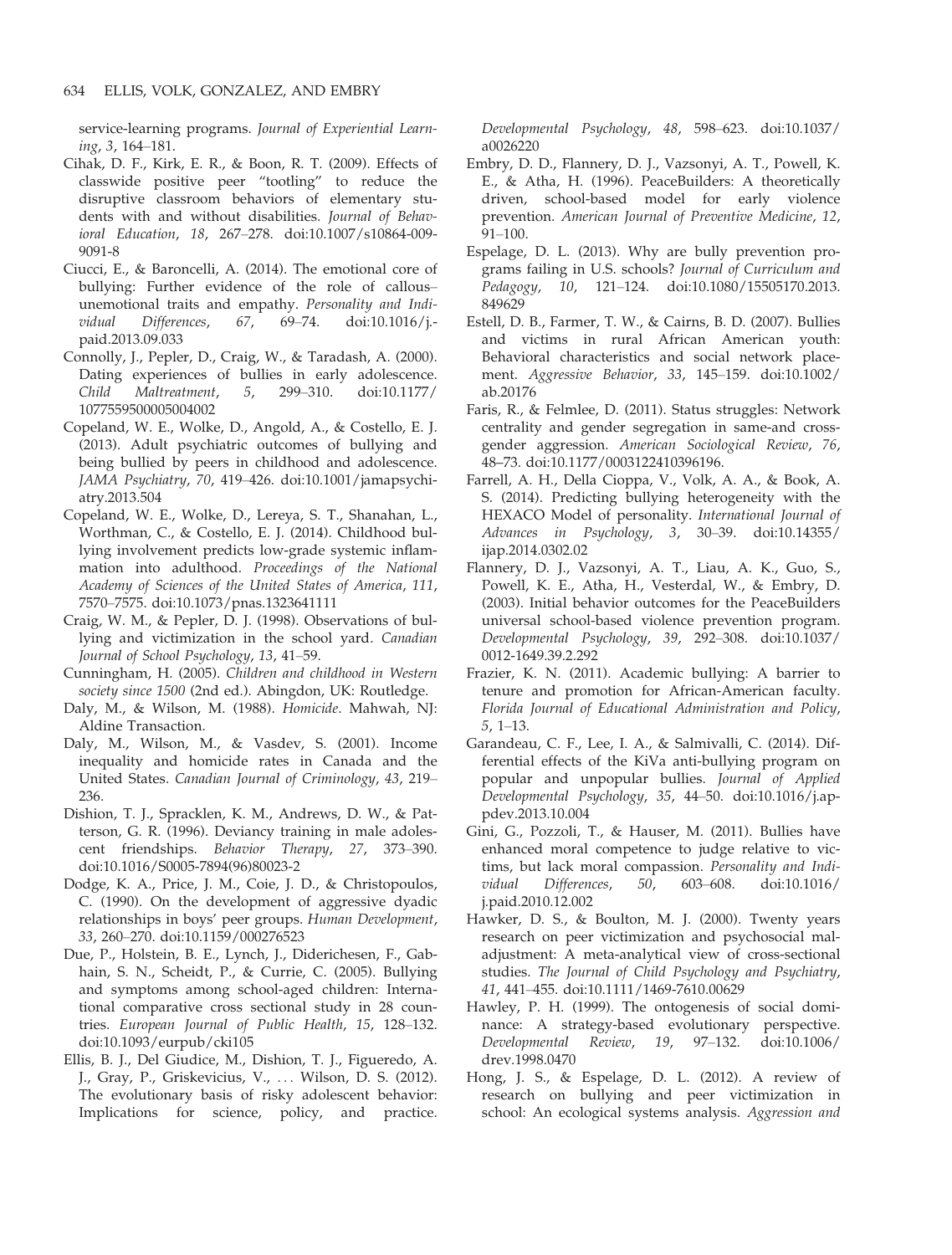Violent Behavior, 17, 311–322. doi:[10.1016/j.avb.2012.](http://dx.doi.org/10.1016/j.avb.2012.03.003) [03.003](http://dx.doi.org/10.1016/j.avb.2012.03.003)

- Ialongo, N., Poduska, J., Werthamer, L., & Kellam, S. (2001). The distal impact of two-first-grade preventive interventions on conduct problems and disorder in early adolescence. Journal of Emotional and Behavioral Disorders, 9, 146–160. doi:[10.1177/106342660100900301](http://dx.doi.org/10.1177/106342660100900301)
- Juvonen, J., Graham, S., & Schuster, M. A. (2003). Bullying among young adolescents: The strong, the weak, and the troubled. Pediatrics, 112, 1231–1237. doi[:10.1542/peds.112.6.1231](http://dx.doi.org/10.1542/peds.112.6.1231)
- Juvonen, J., Wang, Y., & Espinoza, G. (2011). Bullying experiences and compromised academic performance across middle school grades. The Journal of Early Adolescence, 31, 152–173. doi:[10.1177/0272431610379415](http://dx.doi.org/10.1177/0272431610379415)
- Kellam, S. G., Wang, W., Mackenzie, A. C., Brown, C. H., Ompad, D. C., Or, F., ... Windham, A. (2014). The impact of the Good Behavior Game, a universal classroom-based preventive intervention in first and second grades, on high-risk sexual behaviors and drug abuse and dependence disorders into young adulthood. Prevention Science, 15, 6–18. doi:[10.1007/s11121-012-](http://dx.doi.org/10.1007/s11121-012-0296-z) [0296-z](http://dx.doi.org/10.1007/s11121-012-0296-z)
- Koh, J.-B., & Wong, J. S. (2015). Survival of the fittest and sexiest: Evolutionary origins of adolescent bullying. Journal of Interpersonal Violence. Advance online publication. doi[:10.1177/0886260515593546](http://dx.doi.org/10.1177/0886260515593546)
- Kolbert, J. B., & Crothers, L. (2003). Bullying and evolutionary psychology: The dominance hierarchy among students and implications for school personnel. Journal of School Violence, 2, 73–91. doi:[10.1300/J202](http://dx.doi.org/10.1300/J202v02n03_05) [v02n03\\_05](http://dx.doi.org/10.1300/J202v02n03_05)
- Krug, E. G., Brener, N. D., Dahlberg, L. L., Ryan, G. W., & Powell, K. E. (1997). The impact of an elementary school-based violence prevention program on visits to the school nurse. American Journal of Preventive Medicine, 13, 459–463. PMID:9415793
- Lee, C. H. (2011). An ecological systems approach to bullying behaviors among middle school students in the United States. Journal of Interpersonal Violence, 26, 1664– 1693.
- Lewis, G. J., & Bates, T. C. (2014). How genes influence personality: Evidence from multi-facet twin analyses of the HEXACO dimensions. Journal of Research in Personality, 51, 9–17.
- Magidson, J. F., Roberts, B. W., Collado-Rodriguez, A., & Lejuez, C. W. (2014). Theory-driven intervention for changing personality: Expectancy value theory, behavioral activation, and conscientiousness. Developmental Psychology, 50, 1442–1450. doi[:10.1037/a0030583](http://dx.doi.org/10.1037/a0030583)
- Mayer, G. R., Sulzer-Azaroff, B., & Wallace, M. (2012). Behavior analysis for lasting change (2nd ed.). Corwnallon-Hudson, NY: Sloan.
- Merrell, K. W., Gueldner, B. A., Ross, S. W., & Isava, D. M. (2008). How effective are school bullying intervention programs? A meta-analysis of intervention research. School Psychology Quarterly, 23, 26–42. doi[:10.1037/1045-3830.23.1.26](http://dx.doi.org/10.1037/1045-3830.23.1.26)
- Mynard, H., & Joseph, S. (1997). Bully/victim problems and their association with Eysenck's personality dimensions in 8 to 13 year-olds. British Journal of Educational Psychology, 67, 51–54. doi[:10.1111/j.2044-8279.](http://dx.doi.org/10.1111/j.2044-8279.1997.tb01226.x) [1997.tb01226.x](http://dx.doi.org/10.1111/j.2044-8279.1997.tb01226.x)
- Nansel, T., Overpeck, M., Pilla, R. S., Simons-Morton, B., & Scheidt, P. (2001). Bullying behaviors among US youth: Prevalence and association with psychosocial adjustment. Journal of the American Medical Association, 285, 2094–2100. doi:[10.1001/jama.285.](http://dx.doi.org/10.1001/jama.285.16.2094) [16.2094](http://dx.doi.org/10.1001/jama.285.16.2094)
- Nolle, K. L., Guerino, P., & Dinkes, R. (2007). Crime, violence, discipline, and safety in U.S. Public schools: Findings from the School Survey on Crime and Safety: 2005–06 (NCES 2007–361). Washington, DC: National Center for Education Statistics, Institute of Education Sciences, U.S. Department of Education.
- van Noorden, T. H., Haselager, G. J., Cillessen, A. H., & Bukowski, W. M. (2015). Empathy and involvement in bullying in children and adolescents: A systematic review. Journal of Youth and Adolescence, 44, 637–657. doi:[10.1007/s10964-014-0135-6](http://dx.doi.org/10.1007/s10964-014-0135-6)
- Olweus, D. (1993). Bullying at school: What we know and what we can do. Oxford, UK: Blackwell.
- Olweus, D. (2005). A useful evaluation design, and effects of the Olweus Bullying Prevention Program. Psychology, Crime and Law, 11, 389–402. doi:[10.1080/](http://dx.doi.org/10.1080/10683160500255471) [10683160500255471](http://dx.doi.org/10.1080/10683160500255471)
- Pellegrini, A. D. (2001). The roles of dominance and bullying in the development of early heterosexual relationships. Journal of Emotional Abuse, 2, 63–73. doi:[10.1300/J135v02n02\\_05](http://dx.doi.org/10.1300/J135v02n02_05)
- Reijntjes, A., Vermande, M., Olthof, T., Goossens, F. A., van de Schoot, R., Aleva, L., & van der Meulen, M. (2013). Costs and benefits of bullying in the context of the peer group: A three wave longitudinal analysis. Journal of Abnormal Child Psychology, 41, 1217–1229. doi:[10.1007/s10802-013-9759-3](http://dx.doi.org/10.1007/s10802-013-9759-3)
- Rigby, K. (2012). Bullying in schools: Addressing desires, not only behaviours. Educational Psychology Review, 24, 339–348. doi[:10.1007/s10648-012-9196-9](http://dx.doi.org/10.1007/s10648-012-9196-9)
- Roland, E. (2011). The broken curve: Effects of the Norwegian manifesto against bullying. International Journal of Behavioral Development, 35, 383–388. doi:[10.1177/](http://dx.doi.org/10.1177/0165025411407454) [0165025411407454](http://dx.doi.org/10.1177/0165025411407454)
- Rutter, M., Maughan, B., Mortimore, P., & Ouston, J. (1979). Fifteen thousand hours: Secondary schools and their effects on children. London, UK: Open Books.
- Salmivalli, C. (2010). Bullying and the peer group: A review. Aggression and Violent Behavior, 15, 112–120. doi:[10.1016/j.avb.2009.08.007](http://dx.doi.org/10.1016/j.avb.2009.08.007)
- Salmivalli, C., Kärnä, A., & Poskiparta, E. (2010). From peer putdowns to peer support: A theoretical model and how it translated into a national anti-bullying program. In S. R. Jimerson, S. M. Swearer, & D. L. Espelage (Eds.), Handbook of bullying in schools: An international perspective (pp. 441–454). New York, NY: Routledge.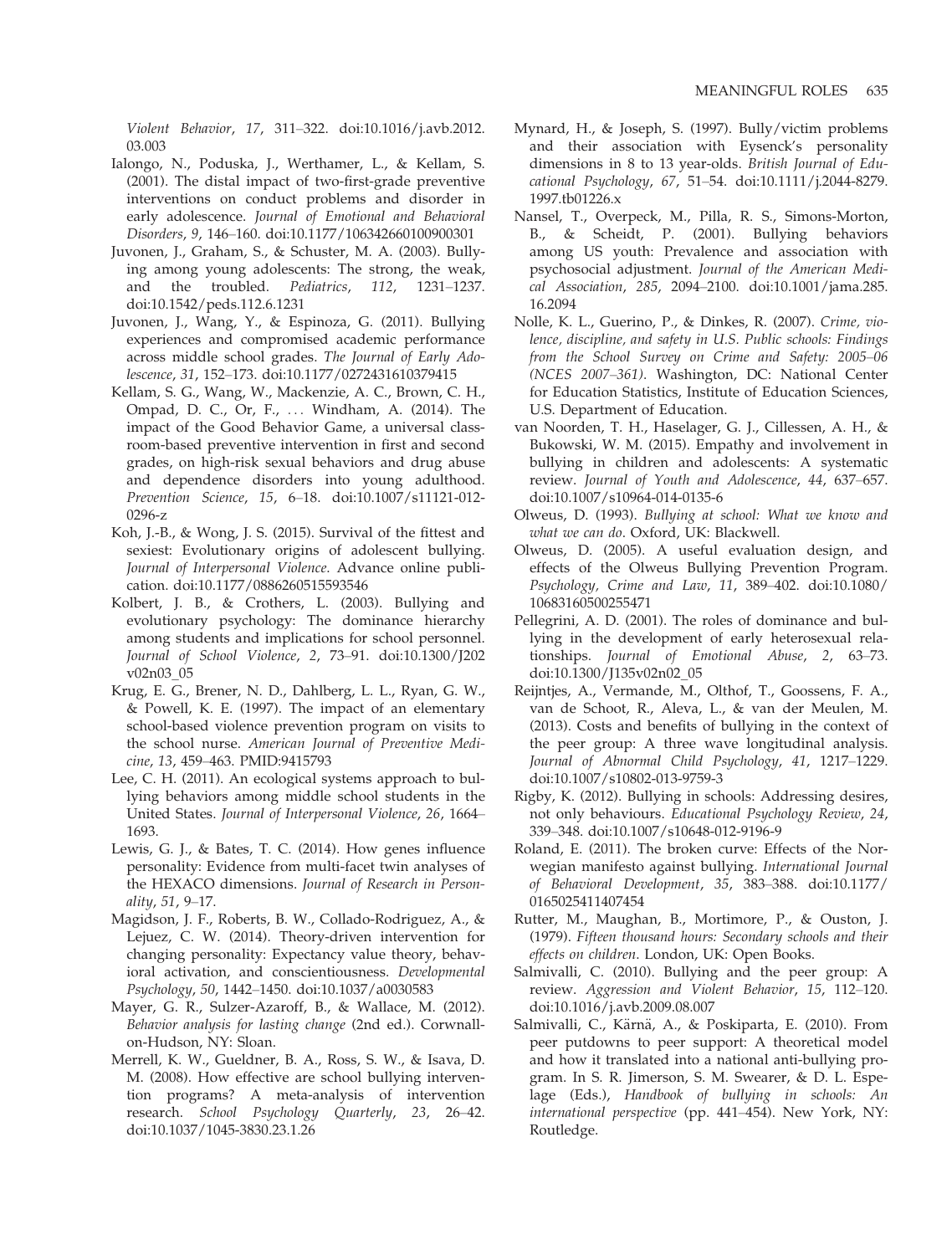- Salmivalli, C., Poskiparta, E., Ahtola, A., & Haataja, A. (2013). The implementation and effectiveness of the KiVa antibullying program in Finland. European Psychologist, 18, 79–88. doi:[10.1027/1016-9040/a000140](http://dx.doi.org/10.1027/1016-9040/a000140)
- Schlegel, A., & Barry, H., III (1991). Adolescence: An anthropological inquiry. New York, NY: Free Press.
- Schonert-Reichl, K. A., Smith, V., Zaidman-Zait, A., & Hertzman, C. (2012). Promoting children's prosocial behaviours in school: Impact of the "Roots of Empathy" program on the social and emotional competence of school-aged children. School Mental Health, 4, 1–12. doi[:10.1007/s12310-011-9064-7](http://dx.doi.org/10.1007/s12310-011-9064-7)
- Schreier, H. M., Schonert-Reichl, K. A., & Chen, E. (2013). Effect of volunteering on risk factors for cardiovascular disease in adolescents: A randomized controlled trial. JAMA Pediatrics, 167, 327–332. doi:[10.1001/jamapedi](http://dx.doi.org/10.1001/jamapediatrics.2013.1100)[atrics.2013.1100](http://dx.doi.org/10.1001/jamapediatrics.2013.1100)
- Sentse, M., Kiuru, N., Veenstra, R., & Salmivalli, C. (2014). A social network approach to the interplay between adolescents' bullying and likeability over time. Journal of Youth and Adolescence, 43, 1409–1420. doi[:10.1007/s10964-014-0129-4](http://dx.doi.org/10.1007/s10964-014-0129-4)
- Sijtsema, J. J., Veenstra, R., Lindenberg, S., & Salmivalli, C. (2009). Empirical test of bullies' status goals: Assessing direct goals, aggression, and prestige. Aggressive Behavior, 35, 57–67. doi[:10.1002/ab.20282](http://dx.doi.org/10.1002/ab.20282)
- Skinner, C. H., Cashwell, T. H., & Skinner, A. L. (2000). Increasing tootling: The effects of a peer-monitored group contingency program on students' reports of peers' prosocial behaviors. Psychology in the Schools, 37, 263–270. doi[:10.1002/\(SICI\)1520-6807\(200005\)37:3](http://dx.doi.org/10.1002/(SICI)1520-6807(200005)37:3<263::AID-PITS6>3.0.CO;2-C)<263:: [AID-PITS6](http://dx.doi.org/10.1002/(SICI)1520-6807(200005)37:3<263::AID-PITS6>3.0.CO;2-C)>3.0.CO;2-C
- Smith, J. D., Schneider, B. H., Smith, P. K., & Ananiadou, K. (2004). The effectiveness of whole-school antibullying programs: A synthesis of evaluation research. School Psychology Review, 33, 547–560.
- Sourander, A., Jensen, P., Rönning, J. A., Niemelä, S., Helenius, H., Sillanmäki, L., ... Almqvist, F. (2007). What is the early adulthood outcome of boys who bully or are bullied in childhood? The Finnish "From a Boy to a Man" study. Pediatrics, 120, 397–404. doi[:10.1542/peds.2006-2704](http://dx.doi.org/10.1542/peds.2006-2704)
- Srabstein, J. C., McCarter, R. J., Shao, C., & Huang, Z. J. (2006). Morbidities associated with bullying behaviors in adolescents: School based study of American adolescents. International Journal of Adolescent Medicine and Health, 18, 587–596. doi:[10.1515/IJAMH.2006.18.4.587](http://dx.doi.org/10.1515/IJAMH.2006.18.4.587)
- Sutton, J., Smith, P. K., & Swettenham, J. (1999). Bullying and theory of mind: A critique of the social skills deficit view of antisocial behavior. Social Development, 8, 117–127. doi:[10.1111/1467-9507.00083](http://dx.doi.org/10.1111/1467-9507.00083)
- Tippett, N., & Wolke, D. (2014). Socioeconomic status and bullying: A meta-analysis. American Journal of Public Health, 104, e48–e59. doi:[10.2105/AJPH.2014.301960](http://dx.doi.org/10.2105/AJPH.2014.301960)
- Ttofi, M. M., & Farrington, D. P. (2011). Effectiveness of school-based programs to reduce bullying: A systematic and meta-analytic review. Journal of Experimental Criminology, 7, 27–56. doi:[10.1007/s11292-010-9109-1](http://dx.doi.org/10.1007/s11292-010-9109-1)
- Turnbull, C. M. (1972). The mountain people. New York, NY: Simon and Schuster.
- Vaillancourt, T., Hymel, S., & McDougall, P. (2003). Bullying is power: Implications for school-based intervention strategies. Journal of Applied School Psychology, 19, 157–176. doi[:10.1300/J008v19n02\\_10](http://dx.doi.org/10.1300/J008v19n02_10)
- Veenstra, R., Lindenberg, S., Munniksma, A., & Dijkstra, J. K. (2010). The complex relation between bullying, victimization, acceptance, and rejection: Giving special attention to status, affection, and sex differences. Child Development, 81, 480–486. doi:[10.1111/j.1467-](http://dx.doi.org/10.1111/j.1467-8624.2009.01411.x) [8624.2009.01411.x](http://dx.doi.org/10.1111/j.1467-8624.2009.01411.x)
- Veenstra, R., Lindenberg, S., Oldehinkel, A. J., De Winter, A. F., Verhulst, F. C., & Ormel, J. (2005). Bullying and victimization in elementary schools: A comparison of bullies, victims, bully/victims, and uninvolved preadolescents. Developmental Psychology, 41, 672–682. doi:[10.1037/0012-1649.41.4.672](http://dx.doi.org/10.1037/0012-1649.41.4.672)
- Veenstra, R., Lindenberg, S., Zijlstra, B. J. H., De Winter, A. F., Verhulst, F. C., & Ormel, J. (2007). The dyadic nature of bullying and victimization. Child Develop-ment, 78, 1843-1854. doi:[10.1111/j.1467-](http://dx.doi.org/10.1111/j.1467-8624.2007.01102.x) [8624.2007.01102.x](http://dx.doi.org/10.1111/j.1467-8624.2007.01102.x)
- Volk, A., Camilleri, J., Dane, A., & Marini, Z. (2012a). If, when, and why bullying is adaptive. In T. Shackelford, & V. Shackelford (Eds.), Oxford handbook of evolutionary perspectives on violence, homicide, and war (pp. 270–290). New York, NY: Oxford University Press.
- Volk, A., Camilleri, J., Dane, A., & Marini, Z. (2012b). Is adolescent bullying an evolutionary adaptation? Aggressive Behavior, 38, 222–238. doi[:10.1002/ab.21418](http://dx.doi.org/10.1002/ab.21418)
- Volk, A. A., Dane, A. V., & Marini, Z. A. (2014). What is bullying? A theoretical redefinition. Developmental Review, 34, 327–343. doi[:10.1016/j.dr.2014.09.001](http://dx.doi.org/10.1016/j.dr.2014.09.001)
- Volk, A. A., Dane, A. V., Marini, Z. A., & Vaillancourt, T. (2015). Bullying, dating, and sexual behavior. Evolutionary Psychology. Advance online publication. doi:[10.1177/1474704915613909](http://dx.doi.org/10.1177/1474704915613909)
- Wang, J., Iannotti, R. J., & Nansel, T. R. (2009). School bullying among adolescents in the United States: Physical, verbal, relational, and cyber. Journal of Adolescent Health, 45, 368–375. doi:[10.1016/j.jadohealth.2009.](http://dx.doi.org/10.1016/j.jadohealth.2009.03.021) [03.021](http://dx.doi.org/10.1016/j.jadohealth.2009.03.021)
- Wheatley, R. K., West, R. P., Charlton, C. T., Sanders, R. B., Smith, T. G., & Taylor, M. J. (2009). Improving behavior through differential reinforcement: A praise note system for elementary school students. Education and Treatment of Children, 32, 551–571. doi:[10.1353/](http://dx.doi.org/10.1353/etc.0.0071) [etc.0.0071](http://dx.doi.org/10.1353/etc.0.0071)
- Wilson, D. S., Hayes, S. C., Biglan, A., & Embry, D. D. (2014). Evolving the future: Toward a science of intentional change. The Behavioral and Brain Sciences, 37, 395–460. doi[:10.1017/S0140525X13001593](http://dx.doi.org/10.1017/S0140525X13001593)
- Wolke, D., & Lereya, S. T. (2015). Long-term effects of bullying. Archives of Disease in Childhood, 100, 879–885. doi:[10.1136/archdischild-2014-306667](http://dx.doi.org/10.1136/archdischild-2014-306667)
- Wolke, D., Woods, S., Bloomfield, L., & Karstadt, L. (2001). Bullying involvement in primary school and